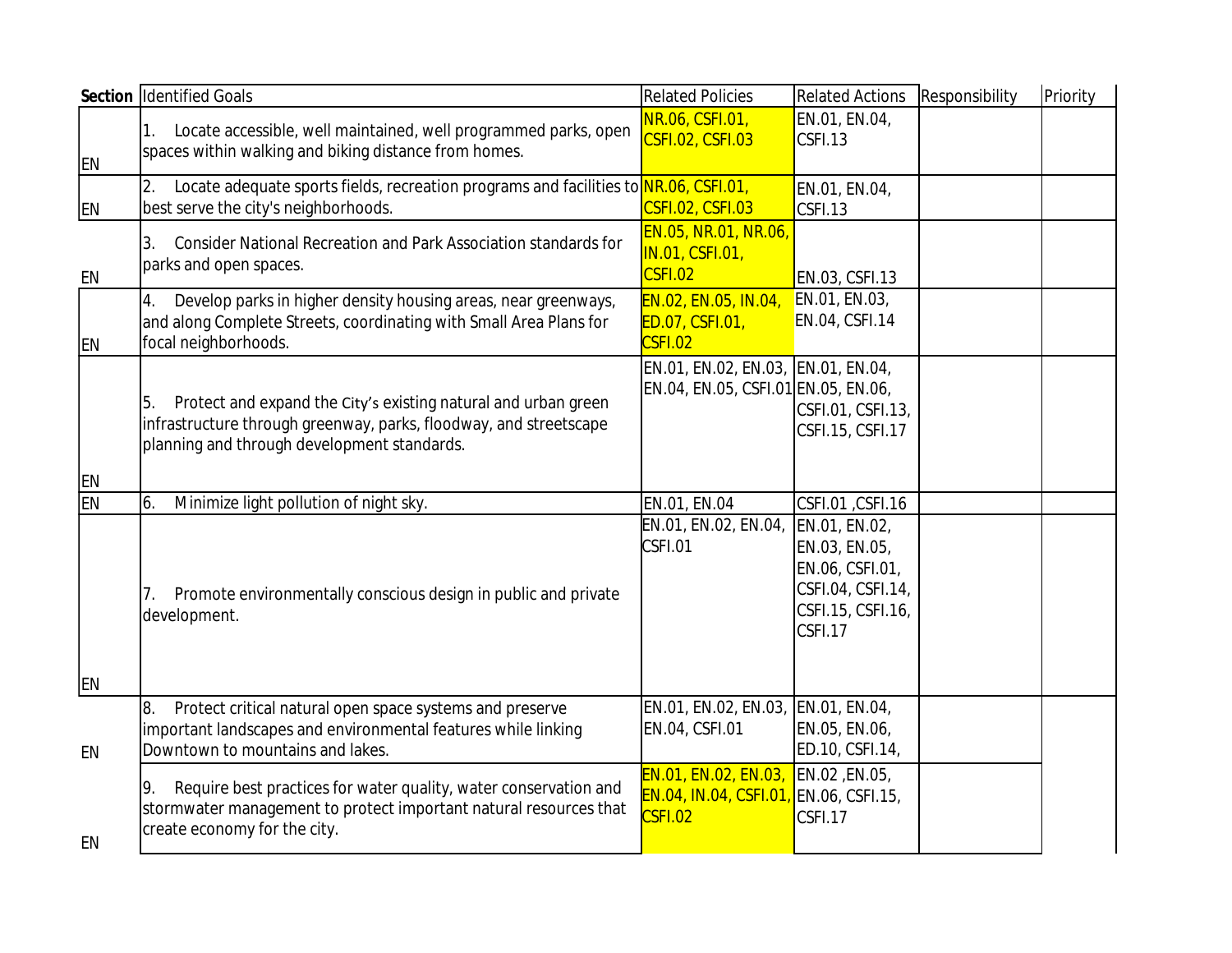|           |                                                                                            | EN.01, EN.02, EN.03,               |                      |  |
|-----------|--------------------------------------------------------------------------------------------|------------------------------------|----------------------|--|
|           | 10. Support regional collaboration on essential development standards EN.04, EN.05, IN.02, |                                    |                      |  |
|           | that protect the natural environment.                                                      | IN.04, CSFI.10                     |                      |  |
|           |                                                                                            |                                    |                      |  |
| EN        |                                                                                            |                                    | EN.05, EN.06,        |  |
|           |                                                                                            | EN.11, EN.02, EN.03, EN.01, EN.02, |                      |  |
|           |                                                                                            | EN.04, EN.05, IN.02,               | EN.03, EN.05,        |  |
|           |                                                                                            | IN.04, CSFI.01                     | EN.06, EN.07,        |  |
|           | 11. Weave environmental stewardship into the planning, design and                          |                                    | CSFI.01, CSFI.15,    |  |
|           | engineering of new developments.                                                           |                                    | CSFI.16, CSFI.17     |  |
|           |                                                                                            |                                    |                      |  |
|           |                                                                                            |                                    |                      |  |
| EN        |                                                                                            |                                    |                      |  |
|           |                                                                                            | NR.01, ED.01                       | NR.04, NR.06,        |  |
|           |                                                                                            |                                    |                      |  |
|           | Increase home ownership.<br>1.                                                             |                                    | NR.10, NR.11,        |  |
|           |                                                                                            |                                    | NR.12, ED.10,        |  |
| <b>NR</b> |                                                                                            |                                    | ED.16,               |  |
|           |                                                                                            | NR.01, NR.03                       | NR.07, IN.05,        |  |
|           |                                                                                            |                                    | ED.07, ED.08,        |  |
|           |                                                                                            |                                    | CSFI.05, CSFI.10     |  |
|           | Improve neighborhood access to healthy food choices.<br>2.                                 |                                    | CSFI.11, CSFI.14,    |  |
|           |                                                                                            |                                    |                      |  |
|           |                                                                                            |                                    |                      |  |
| <b>NR</b> |                                                                                            |                                    |                      |  |
|           |                                                                                            | NR.01, NR.04, NR.07                | NR.01, NR.02,        |  |
|           |                                                                                            |                                    | NR.03, NR.04,        |  |
|           |                                                                                            |                                    | NR.05, NR.06,        |  |
|           |                                                                                            |                                    | NR.07, NR.08,        |  |
|           |                                                                                            |                                    | NR.09, NR.11,        |  |
|           |                                                                                            |                                    | NR.12, NR.13,        |  |
|           |                                                                                            |                                    | NR.14, EN.04,        |  |
|           | Enhance the desirability of in-town neighborhood living.<br>3.                             |                                    | IN.02, IN.05, IN.06, |  |
|           |                                                                                            |                                    | ED.02, ED.08,        |  |
|           |                                                                                            |                                    | ED.10, ED.11,        |  |
|           |                                                                                            |                                    | ED.15, ED.16,        |  |
|           |                                                                                            |                                    | CSFI.01, CSFI.02,    |  |
|           |                                                                                            |                                    | CSFI.04, CSFI.05,    |  |
|           |                                                                                            |                                    | CSFI.06, CSFI.07,    |  |
| <b>NR</b> |                                                                                            |                                    | CSFI.14              |  |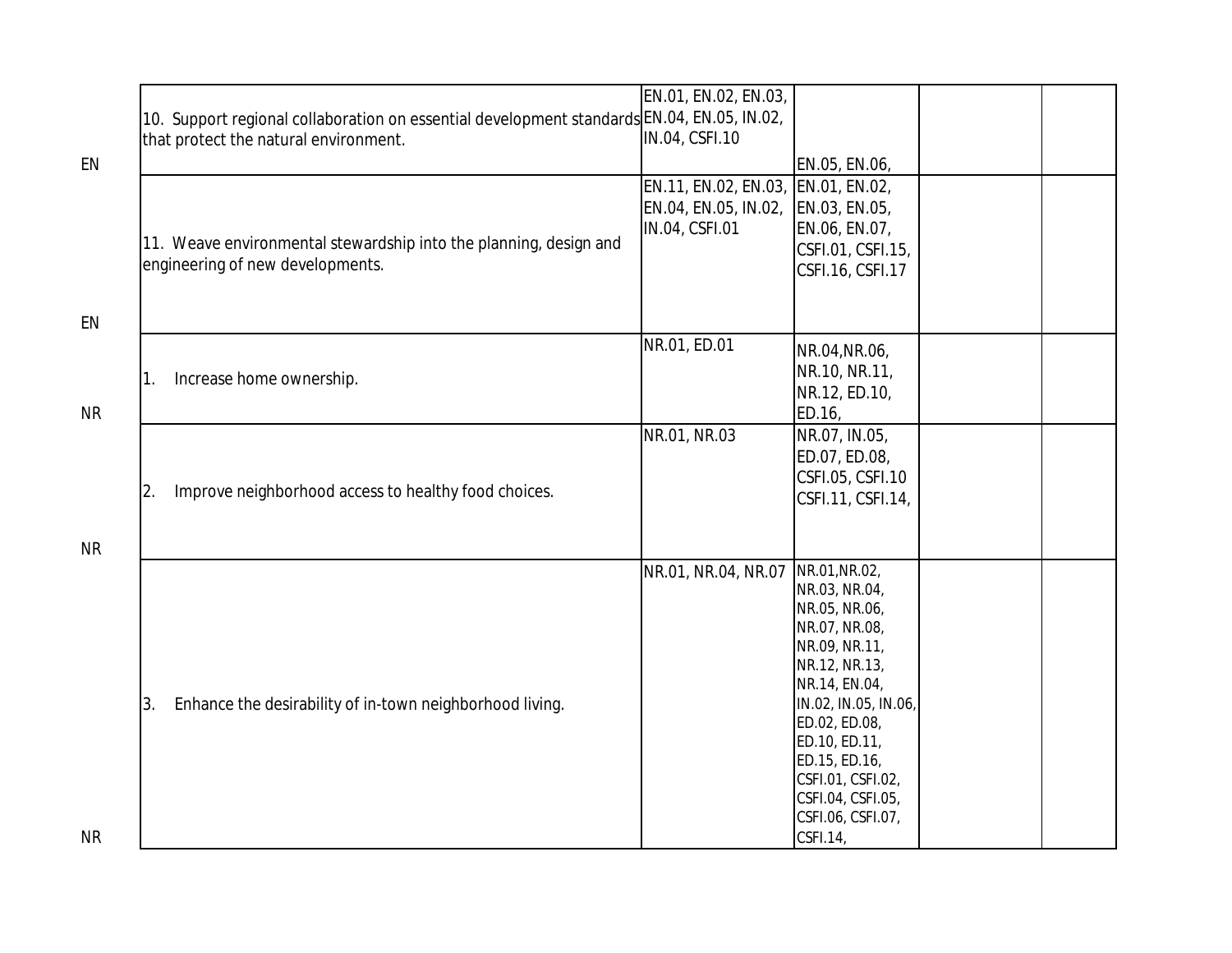| NR.02, NR.04, NR.05, NR.02, NR.05,<br>NR.06, NR.09,<br>NR.10, NR. 11,<br>Accelerate home building in near town and in-town<br>4.<br>NR.12, NR.13,<br>neighborhoods.<br>ED.10, ED.11,<br>ED.16,<br><b>NR</b><br>NR.01 NR.02, NR.04, NR.01, NR.02,<br>ED.03, ED.05, ED.12<br>NR.03, NR.04,<br>NR.05, NR.11,<br>NR.12. NR.13,<br>Encourage reuse and rehabilitation of existing homes and<br>5.<br>IN.06, ED.10,<br>businesses.<br>ED.11, ED.19,<br>CSFI.03, CSFI.05,<br>CSEI.06<br><b>NR</b><br>NR.01, NR.02, NR.04, NR.01, NR.08,<br>NR.06, ED.01, CSFI.02 IN.02, ED.12,<br>ED.13, ED.14,<br>CSFI.02, CSFI.04,<br>Implement Malvern Avenue, Gateway Corridor, and District Plans.<br>6.<br>CSFI.14, CSFI.18<br><b>NR</b><br>NR.01,<br>NR.13, CSFI.10,<br>Accelerate broadband development and access to include<br>residential neighborhoods.<br>CSEI.11<br><b>NR</b><br>IN.01, IN.02, IN.03,<br>EN.03, IN.01,<br>IN.02, CSFI.01,<br>Use Complete Streets principles when designing new streets.<br>CSFI.14, CSFI.18<br>IN |  |  |  |
|---------------------------------------------------------------------------------------------------------------------------------------------------------------------------------------------------------------------------------------------------------------------------------------------------------------------------------------------------------------------------------------------------------------------------------------------------------------------------------------------------------------------------------------------------------------------------------------------------------------------------------------------------------------------------------------------------------------------------------------------------------------------------------------------------------------------------------------------------------------------------------------------------------------------------------------------------------------------------------------------------------------------------|--|--|--|
|                                                                                                                                                                                                                                                                                                                                                                                                                                                                                                                                                                                                                                                                                                                                                                                                                                                                                                                                                                                                                           |  |  |  |
|                                                                                                                                                                                                                                                                                                                                                                                                                                                                                                                                                                                                                                                                                                                                                                                                                                                                                                                                                                                                                           |  |  |  |
|                                                                                                                                                                                                                                                                                                                                                                                                                                                                                                                                                                                                                                                                                                                                                                                                                                                                                                                                                                                                                           |  |  |  |
|                                                                                                                                                                                                                                                                                                                                                                                                                                                                                                                                                                                                                                                                                                                                                                                                                                                                                                                                                                                                                           |  |  |  |
|                                                                                                                                                                                                                                                                                                                                                                                                                                                                                                                                                                                                                                                                                                                                                                                                                                                                                                                                                                                                                           |  |  |  |
| NR.01, NR.04, IN.01, EN.03, IN.01,<br>IN.02, IN.03,<br>IN.02, CSFI.01,<br>CSFI.12, CSFI.14,<br>Transform key streets into Complete Streets.<br>$\overline{2}$ .<br>CSFI.18<br>IN                                                                                                                                                                                                                                                                                                                                                                                                                                                                                                                                                                                                                                                                                                                                                                                                                                          |  |  |  |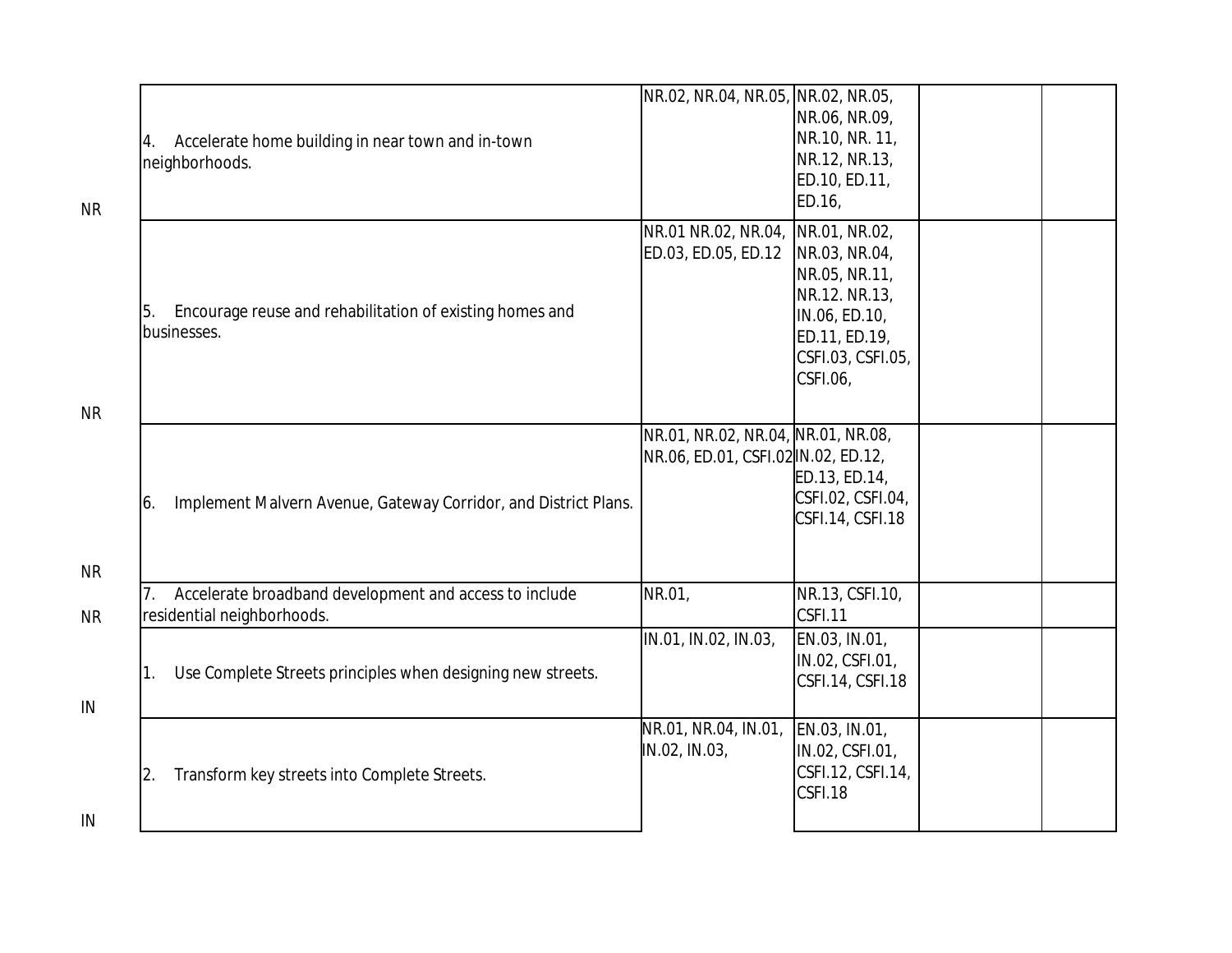| Ensure major roadways are safe, multimodal, and accommodate<br>3.<br>traffic demand.                                                                                                                                                | IN.01, IN.02, IN.03,<br>ED.01,                               | IN.01, IN.02,<br>IN.03, IN.04,<br>IN.05, CSFI.10,<br>CSFI.11, CSFI.12,<br>CSFI.18 |  |
|-------------------------------------------------------------------------------------------------------------------------------------------------------------------------------------------------------------------------------------|--------------------------------------------------------------|-----------------------------------------------------------------------------------|--|
| Improve multimodal links to regional destinations.<br>4.                                                                                                                                                                            | IN.02, IN.03,                                                | IN.03, ED.17,<br>CSFI.14                                                          |  |
| Link neighborhoods to greenways and parks.<br>5.                                                                                                                                                                                    | NR.01, NR.05, NR.06, EN.01, EN.03,<br>IN.01, IN.02,          | EN.04, CSFI.13,<br>CSFI.14, CSFI.18                                               |  |
| Provide water and sewer service to meet growth and development<br>6.<br>demands.                                                                                                                                                    | IN.01,                                                       | IN.06, CSFI.10,<br>CSEI.11                                                        |  |
| Make Hot Springs a "Gigabit Community," with fiber-optic cable<br>built into the infrastructure to provide ultra-high-speed internet access<br>as an essential way to attract new industries, their employees and<br>telecommuters. | NR.01, IN.02, ED.08                                          | NR.13                                                                             |  |
| Promote Hot Springs as a full-service, freestanding community by<br>expanding the visibility and connectivity of Hot Springs within the<br>region.                                                                                  | ED.06, ED.07                                                 | ED.10, ED.18,<br>IN.03                                                            |  |
| Promote ongoing efforts related to the arts through education,<br>media, and events, especially within in-town neighborhoods.                                                                                                       | ED.01, ED.02, ED.03,<br>ED.06, ED.09, ED.10,<br><b>ED.11</b> | NR.03, ED.01,<br>ED.02, ED.03,<br>ED.04, ED.05,<br>ED.06, ED.12,<br>ED.13, ED.14  |  |
| Expand comprehensive workforce development, training, and<br>3.<br>apprenticeship programs.                                                                                                                                         | ED.01, ED.08,                                                | ED.09                                                                             |  |
| Include ultra-high speed internet in the city's infrastructure to<br>4.<br>provide access for residents, industries, and telecommuters.                                                                                             | ED.01,                                                       | NR.13, CSFI.10,<br>CSFI.11                                                        |  |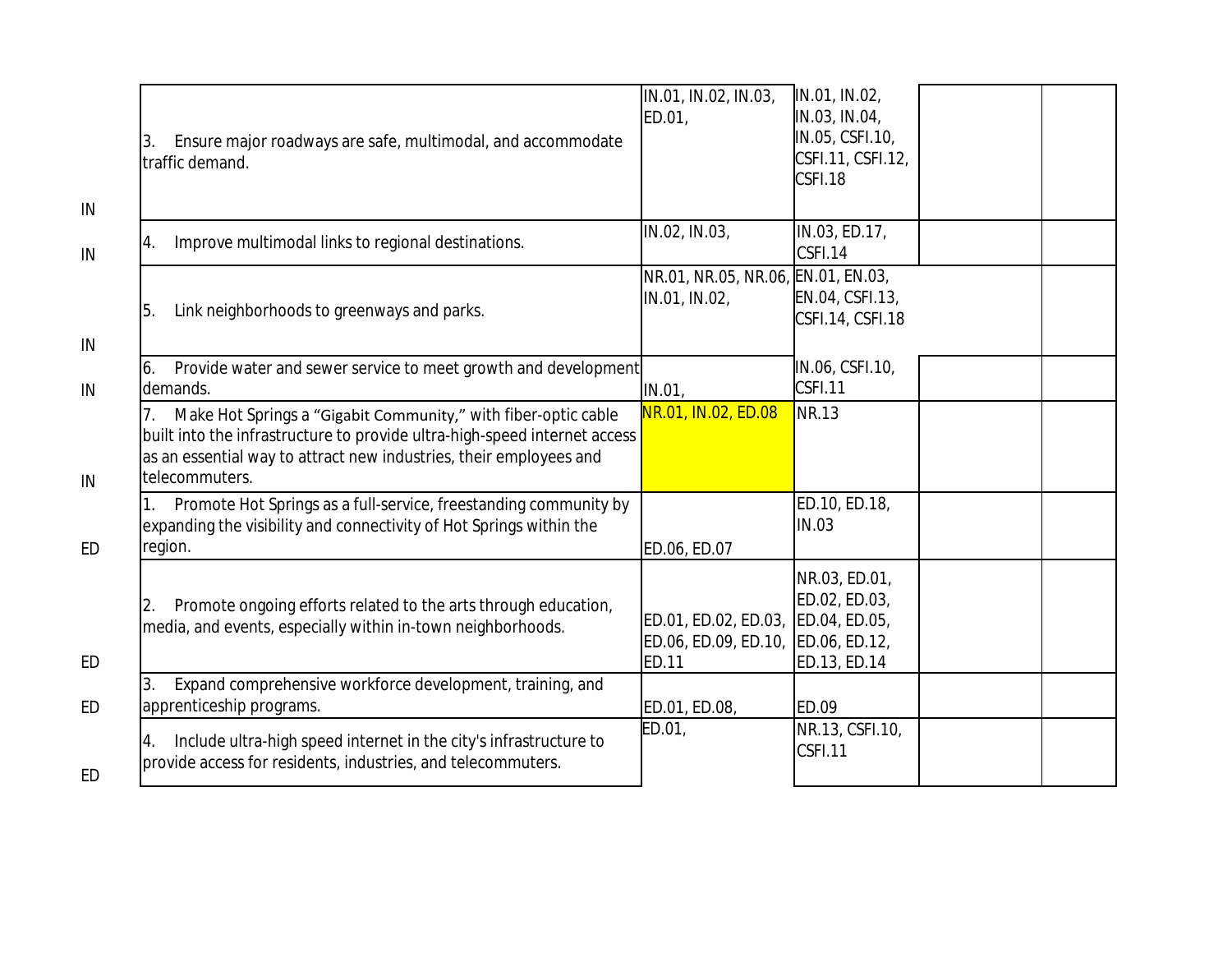| <b>CSFI</b> | 1. Update land development standards.                                                                                                                     | EN.02, EN.05, NR.02,<br>IN.02, IN.04, ED.01,<br>ED.04, CSFI.01                                      | EN.02, EN.03,<br>EN.04, EN.06,<br>EN.07, NR.06,<br>NR.07, IN.01,<br>IN.04, IN.06, ED.06,<br>ED.07, CSFI.01,<br>CSFI.02, CSFI.03,<br>CSFI.04, CSFI.15,<br>CSFI.16, CSFI.17,<br>CSFI.19, CSFI.20 |  |
|-------------|-----------------------------------------------------------------------------------------------------------------------------------------------------------|-----------------------------------------------------------------------------------------------------|------------------------------------------------------------------------------------------------------------------------------------------------------------------------------------------------|--|
| <b>CSFI</b> | Expand the city's greenway across the city connecting mountains,<br>2.<br>lakes, and Downtown.                                                            | EN.05, IN.01, IN.02,<br>ED.07, CSFI.01,<br>CSFI.02                                                  | CSFI.13, CSFI.14,<br>CSFI.18                                                                                                                                                                   |  |
| <b>CSFI</b> | Link city neighborhoods and Downtown with sidewalks, trails, and<br>3.<br>bike lanes- expanding their desirability, economic potential and<br>livability. | EN.01, NR.01, NR.04, CSFI.14, CSFI.18<br>NR.06, IN.01, IN.02,<br>ED.07, CSFI.02                     |                                                                                                                                                                                                |  |
| <b>CSFI</b> | Provide safer walking and biking connections to Downtown.<br>4.                                                                                           | NR.01, NR.04, NR.06, EN.03, IN.01,<br>IN.01, IN.02, CSFI.02  IN.02, CSFI.10,                        | CSFI.11, CSFI.14,<br>CSFI.18                                                                                                                                                                   |  |
| <b>CSFI</b> | Improve public spaces Downtown.<br>5.                                                                                                                     | IN.01, IN.02, ED.01,<br>ED.02, ED.03, ED.04, ED.14, ED.17,<br>ED.05, ED.06, ED.09,<br>ED.10, ED.11, | IN.01, IN.02,<br>ED.18, CSFI.12,<br>CSFI.14, CSFI.16,<br>CSFI.20                                                                                                                               |  |
| <b>CSFI</b> | Support additional shops, restaurants, and entertainment<br>6.<br>Downtown.                                                                               | EN.01, IN.02, ED.01,<br>ED.02, ED.03, ED.04,<br>ED.05, ED.06, ED.09,<br>ED.10, ED.11                | NR.13, ED.07,<br>ED.17, ED.18                                                                                                                                                                  |  |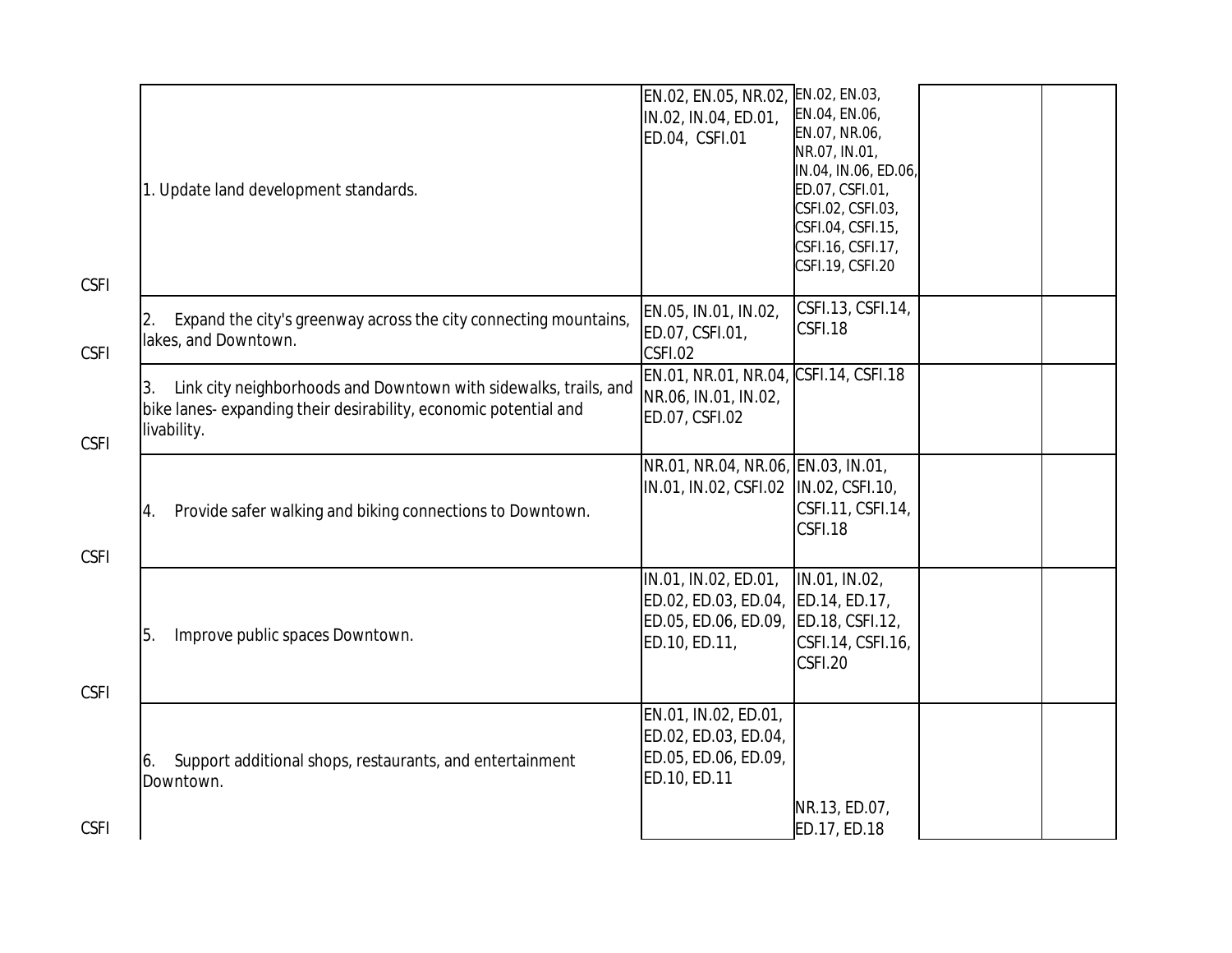| <b>CSFI</b> | Reduce homelessness. | <b>EN.01, NR.04, NR.05, CSFI.07, CSFI.08, I</b> | CSFI.09 |  |
|-------------|----------------------|-------------------------------------------------|---------|--|
|             |                      |                                                 |         |  |
|             |                      |                                                 |         |  |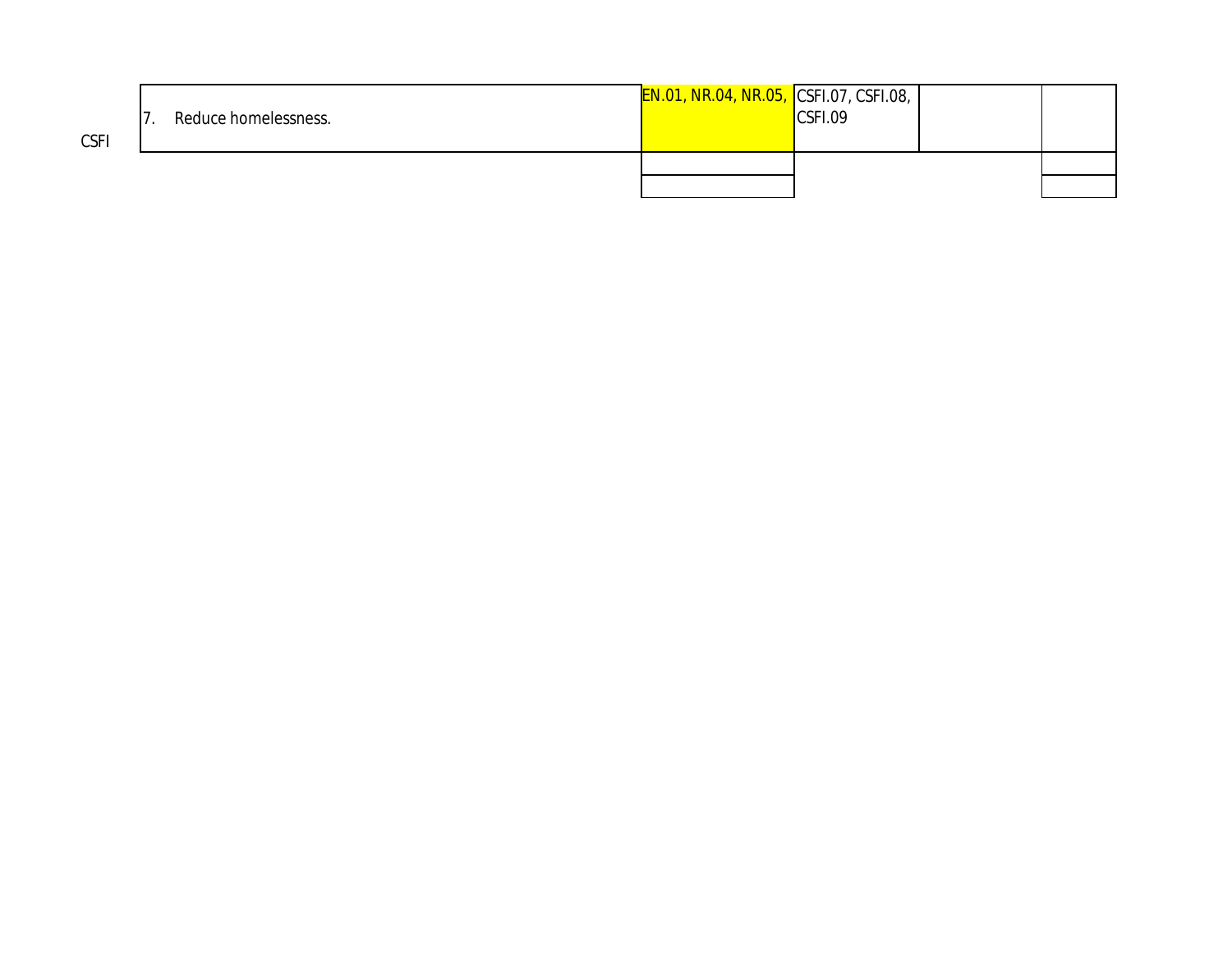| Section        | <b>Identified Policies</b>                                                                                                                                                                                                             | <b>Related Goals</b>                                                                                | <b>Related Actions</b>                                                                                                                                                  | Responsibility | Priority |
|----------------|----------------------------------------------------------------------------------------------------------------------------------------------------------------------------------------------------------------------------------------|-----------------------------------------------------------------------------------------------------|-------------------------------------------------------------------------------------------------------------------------------------------------------------------------|----------------|----------|
| <b>EN</b>      | Promote environmental responsibility, social well-being, and<br>1.<br>sustainable economic development.                                                                                                                                | EN. 05, EN. 06, EN.07, EN.02, EN.03, EN.05,<br>EN.08, EN.10, EN.11,<br>CSFI.03, CSFI.04,<br>CSFI.06 | EN.06, IN.01, IN.03,<br>IN.05, CSFI.01,<br>CSFI.14, CSFI.17,<br>CSFI.18                                                                                                 |                |          |
| <b>EN</b>      | Protect and expand the City's existing natural and urban green<br>infrastructure.                                                                                                                                                      | EN.05, EN.07, EN.08,<br>EN.10, EN.11, CSFI.01                                                       | EN.02, EN.03, EN.05,<br>EN.06, IN.01, CSFI.01,<br>CSFI.02, CSFI.13,<br>CSFI.14, CSFI.17                                                                                 |                |          |
| <b>EN</b>      | Recognize the value and importance of the City's tree canopy<br>3.<br>and its natural and urban forest.                                                                                                                                | EN.05, EN.08, EN.10,<br><b>IEN.11</b>                                                               | EN.05, EN.06, EN.07,<br><b>EN.08</b>                                                                                                                                    |                |          |
| <b>EN</b>      | Protect the natural environment including: rivers, creeks, and<br>4.<br>stream corridors; the urban forest and tree canopy, geothermal<br>areas, the 100-year floodplain, and the night sky.                                           | EN.05, EN.06, EN.07,<br>EN.08, EN.10, EN.11                                                         | EN.02, EN.03, EN.05,<br><b>EN.06</b>                                                                                                                                    |                |          |
| <b>EN</b>      | Coordinate Greenway Master Planning to protect<br>5.<br>environmentally sensitive areas.                                                                                                                                               | EN.05, EN.10, EN.11,<br>CSFI.01, CSFI.02                                                            | EN.01, EN.06, CSFI.01<br>CSFI.15, CSFI.17                                                                                                                               |                |          |
| <b>NR</b>      | Support neighborhood revitalization through: property<br>1.<br>maintenance; image/perception; crime prevention; making streets<br>safer with sidewalks and additional street trees; and providing<br>community amenities and services. | NR.01, NR.02, NR.03,<br>NR.05, NR.06, NR.07,<br>IN.02, IN.05, CSFI.03                               | NR.01, NR.14, IN.01,<br>IN.02, IN.03, IN.05,<br>ED.08, ED.10, ED.11,<br>ED.14, ED.16, CSFI.01<br>CSFI.05, CSFI.06,<br>CSFI.10, CSFI.11,<br>CSFI.12, CSFI.14,<br>CSFI.18 |                |          |
| N <sub>R</sub> | Revitalize in-town neighborhoods through focusing<br>2.<br>development and redevelopment.                                                                                                                                              | NR.04, NR.05, NR.06,<br>CSFI.01                                                                     | NR.02, NR.04, NR.05,<br>NR.08, NR.11, NR.12,<br>CSFI.01, CSFI.18,<br>CSFI.18                                                                                            |                |          |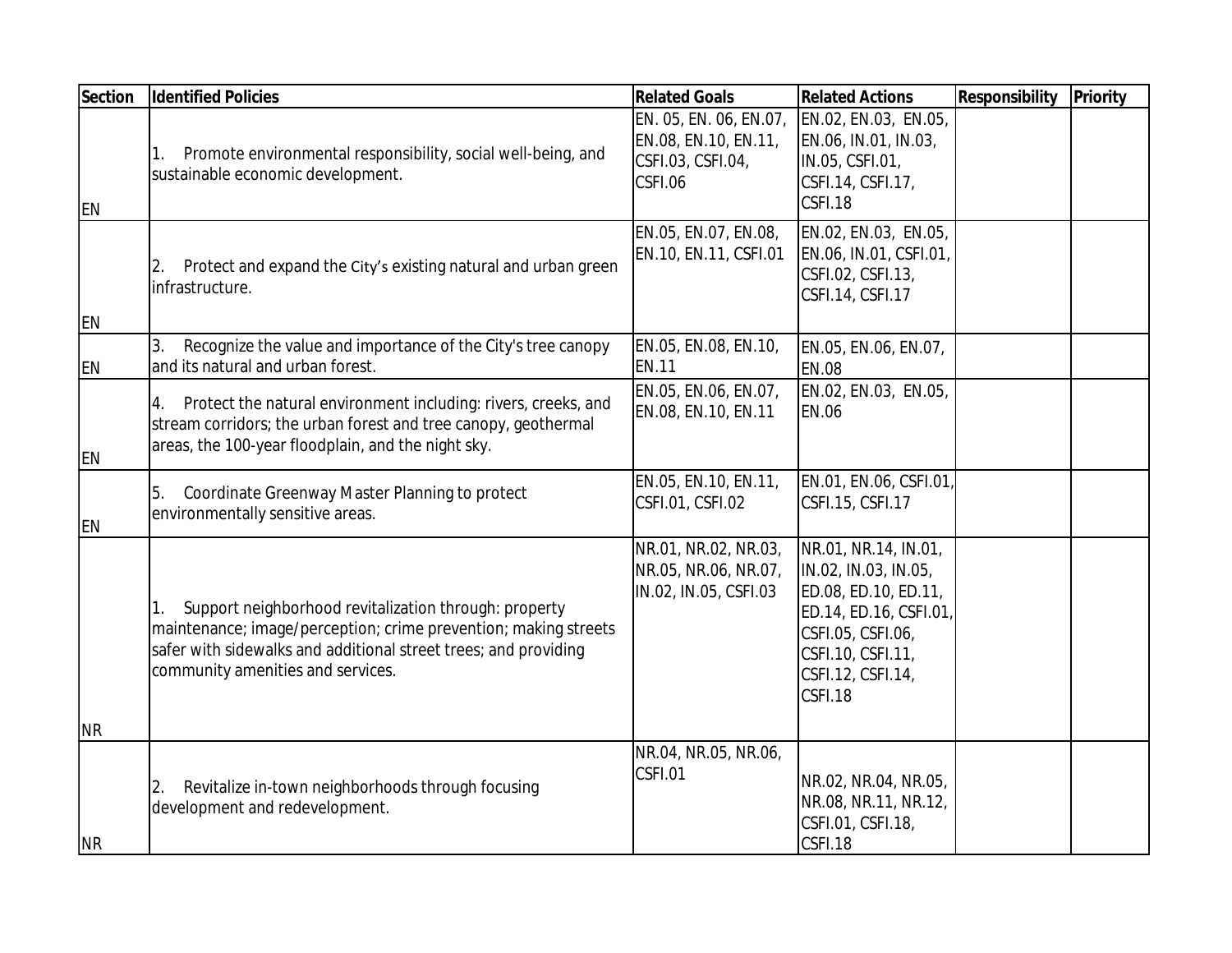|           | Support neighborhood access to healthy food choices across the NR.02<br>3.                                                                                                                   |                                                                                                                   | <b>NR.07</b>                                                                                                                                                         |  |
|-----------|----------------------------------------------------------------------------------------------------------------------------------------------------------------------------------------------|-------------------------------------------------------------------------------------------------------------------|----------------------------------------------------------------------------------------------------------------------------------------------------------------------|--|
| <b>NR</b> | city.                                                                                                                                                                                        | NR.03, NR.04, NR.05,<br>NR.06, IN.02, IN.05,                                                                      |                                                                                                                                                                      |  |
| <b>NR</b> | Promote housing opportunity and reactivate existing in-town<br>4.<br>neighborhoods.                                                                                                          | CSFI.03, CSFI.04                                                                                                  | NR.01, NR.02, NR.04,<br>NR.05, NR.08, NR.10,<br>NR.11, NR.12, ED.10,<br>ED.11, ED.14, CSFI.19                                                                        |  |
| <b>NR</b> | Consider programs to make home ownership more affordable<br>5.<br>and more accessible.                                                                                                       | NR.04, NR.05                                                                                                      | NR.04, NR.11, NR.12                                                                                                                                                  |  |
| <b>NR</b> | Develop parks in higher density housing areas, near greenways,<br>6.<br>and along complete streets, coordinating with Small Area Plans for<br>focal neighborhoods.                           | NR.06, IN.05, CSFI.03,<br>CSFI.04                                                                                 | NR.01, NR.08, ED.10,<br>ED.11                                                                                                                                        |  |
| <b>NR</b> | Establish and maintain positive community-police relationships.<br>7.                                                                                                                        | NR.03                                                                                                             | <b>NR.14</b>                                                                                                                                                         |  |
| IN        | Provide infrastructure and programs to improve general health<br>1.<br>and wellness.                                                                                                         | IN.01, IN.02, IN.03,<br>IN.05, IN.06, CSFI.02,<br>CSFI.03, CSFI.04,<br>CSFI.05                                    | EN.04, NR.14, IN.01,<br>IN.02, IN.03, IN.05,<br>ED.09, ED.10, ED.15,<br>CSFI.01, CSFI.02,<br>CSFI.03, CSFI.05,<br>CSFI.06, CSFI.10,<br>CSFI.13, CSFI.14,<br>CSFI.15, |  |
| IN        | Provide modern well-maintained, cost effective infrastructure<br>2.<br>that balances the needs of people, businesses, and the environment<br>as well as pedestrians, cyclists, and vehicles. | EN.10, EN.11, IN.01,<br>IN.02, IN.03, IN.04,<br>IN.05, CSFI.01, CSFI.02,<br>CSFI.03, CSFI.04,<br>CSFI.05, CSFI.06 | IN.01, IN.02, IN.03,<br>IN.04,                                                                                                                                       |  |
| IN        | Prefer Smart Growth development patterns which require less<br>3.<br>infrastructure and lower capital long term operation and<br>maintenance costs.                                          | IN.01, IN.02, IN.03,<br><b>IN.04</b>                                                                              | EN.03, IN.01, IN.02,<br>IN.03, IN.06                                                                                                                                 |  |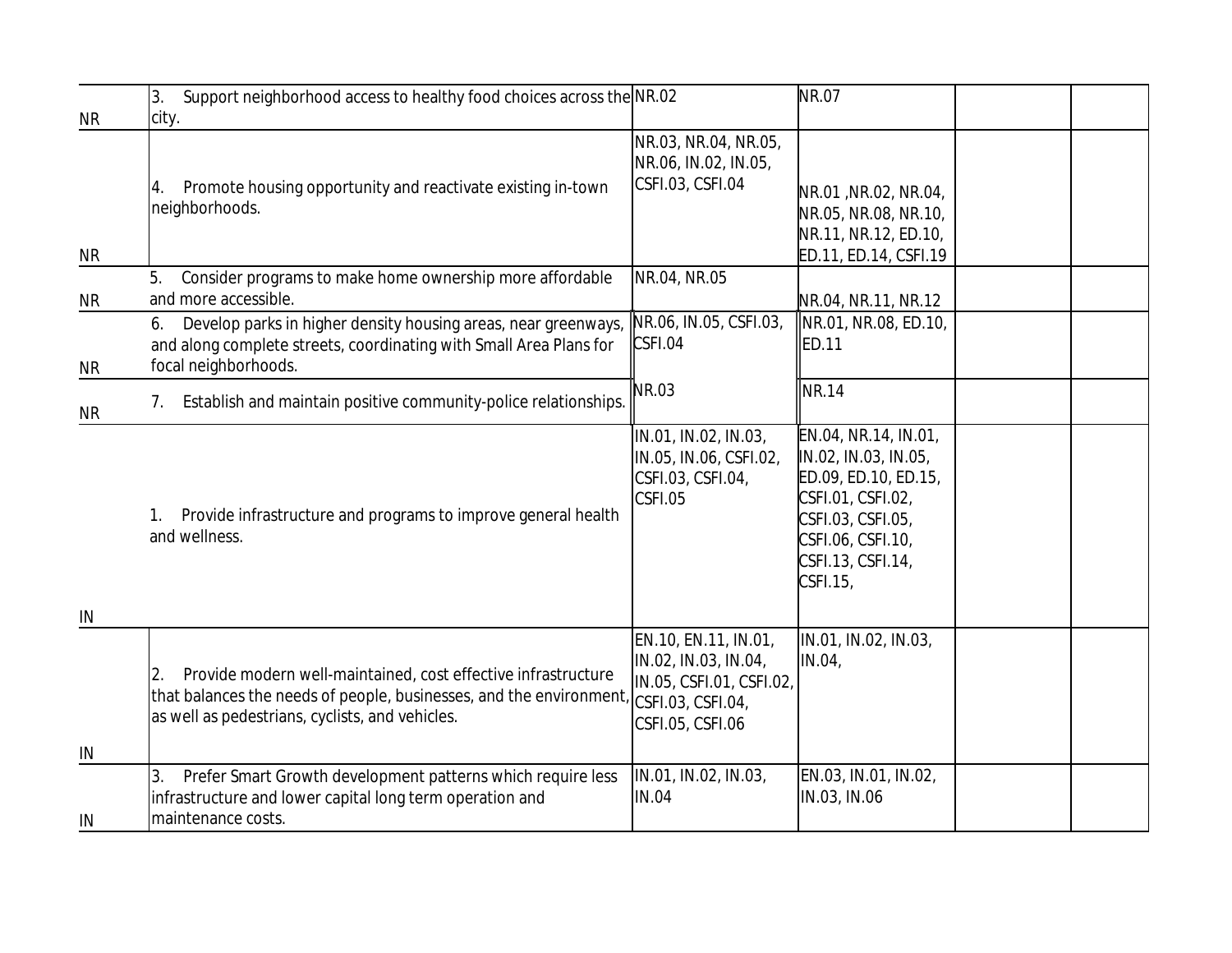| IN        | Promote natural systems over piped systems, where feasible.<br>4.                                                                                                                                                                      | EN.10, EN.11, CSFI.01                                                         | <b>EN.03</b>                                                                                |  |
|-----------|----------------------------------------------------------------------------------------------------------------------------------------------------------------------------------------------------------------------------------------|-------------------------------------------------------------------------------|---------------------------------------------------------------------------------------------|--|
| ED        | Support five focus areas for expanding Hot Springs' economy:<br>1.<br>neighborhood revitalization; technical skills training; higher<br>education; elevating/expanding recreation tourism; and<br>entrepreneurship support and events. | NR.01, NR.06, IN.03,<br>ED. 02, ED.03, ED.04,<br>CSFI.01, CSFI.05,<br>CSFI.06 | ED.01, ED.02, ED.03,<br>ED.04, ED.05, ED.09,<br>ED.10, ED.11, ED.14,<br>ED.17, ED.18, ED.19 |  |
| ED        | Support employment opportunity and the creative and<br>entrepreneurial talent of our citizens.                                                                                                                                         | ED.02, CSFI.05, CSFI.06 ED.01, ED.02, ED.03,                                  | ED.04, ED.05, ED.06,<br>ED.09, ED.12, ED.14,<br>CSFI.20                                     |  |
| $E$ D     | Expand Arts, Craft, Maker, and entrepreneurial opportunities,<br>3.<br>especially through redeveloping vacant buildings and vacant lots.                                                                                               | NR.05, ED.02, CSFI.05,<br>CSFI.06                                             | ED.01, ED.02, ED.03,<br>ED.04, ED.05, ED.06,<br>ED.09, ED.12, ED.14,<br>ED.16, CSFI.20      |  |
| ED        | Focus new businesses toward properties and buildings located<br>4.<br>in-town.                                                                                                                                                         | CSFI.01, CSFI.05,<br>CSFI.06                                                  | <b>ED.16</b>                                                                                |  |
| ED        | Support neighborhood businesses.<br>5.                                                                                                                                                                                                 | NR.05, CSFI.05, CSFI.06 ED.10, ED.11                                          |                                                                                             |  |
| ED        | Support and grow entrepreneurism.<br>16.                                                                                                                                                                                               | ED.01, ED.02, CSFI.05,<br>CSFI.06                                             | ED.10, ED.11                                                                                |  |
| ED        | Promote and market our connections to nature and the<br>7 <sub>1</sub><br>outdoors.                                                                                                                                                    | ED.01, CSFI.02, CSFI.03 ED.10, ED.17, CSFI.13,                                | CSFI.14                                                                                     |  |
| <b>ED</b> | Promote high quality educational opportunities across school<br>18.<br>district boundaries, especially in the in-town neighborhoods.                                                                                                   | ED.03                                                                         | ED.09                                                                                       |  |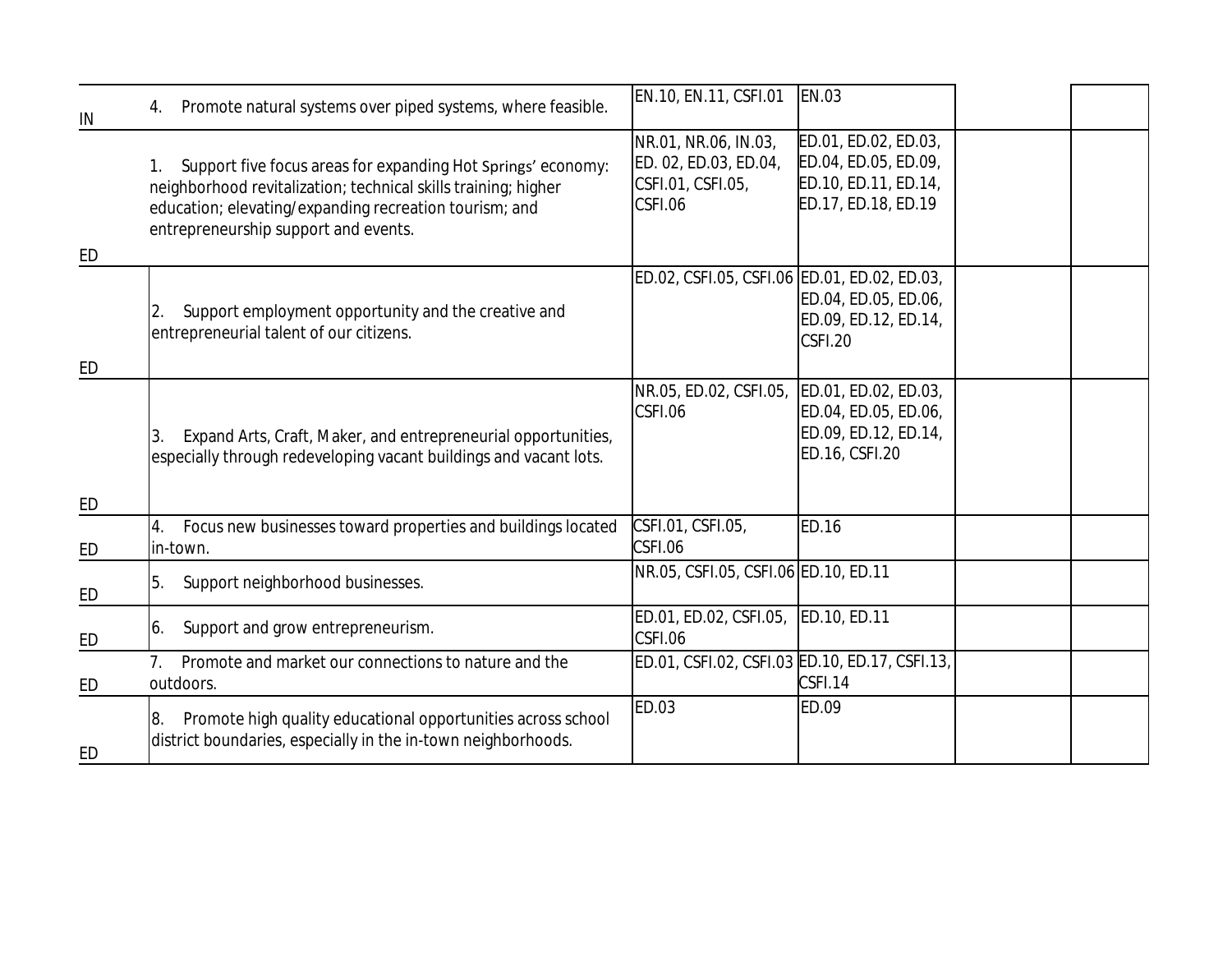| ED             | Be a city infused with art, cultural expression, entertainment<br>9.<br>and history, woven seamlessly into its quality of life, appearance,<br>image, and branding.                                 | ED.02, CSFI.05, CSFI.06 ED.01, ED.02, ED.03,               | ED.04, ED.05, ED.06,<br>ED.10, ED.11, ED.14,<br>CSFI.13, CSFI.14                                |  |
|----------------|-----------------------------------------------------------------------------------------------------------------------------------------------------------------------------------------------------|------------------------------------------------------------|-------------------------------------------------------------------------------------------------|--|
| E <sub>D</sub> | 10. Support and celebrate fine and performing arts, culture and<br>history within the design and programming of public spaces and<br>buildings.                                                     | ED.02, CSFI.05, CSFI.06 ED.01, ED.02, ED.03,               | ED.04, ED.05, ED.06,<br>ED.10, ED.11, ED.14,<br>CSFI.13, CSFI.14                                |  |
| ED             | 11. Support grassroots efforts promoting art and cultural activities.                                                                                                                               | ED.02, CSFI.05, CSFI.06 ED.04, ED.05                       | ED.01, ED.02, ED.03,                                                                            |  |
| <b>ED</b>      | 12. Promote preservation and revitalization of historic resources,<br>traditions, and areas.                                                                                                        | <b>NR.05</b>                                               | ED.17, ED.18, ED.19                                                                             |  |
| <b>CSFI</b>    | Coordinate development standards, greenway planning, parks<br>master planning and streetscape planning to protect the city's<br>natural and urban forest, and promote planting of additional trees. | EN.05, EN.07, EN.08,<br>EN.10, EN.11, CSFI.01,<br>CSFI.02, | EN.01, EN.02, EN.03,<br>CSFI.01, CSFI.02,<br>CSFI.05, CSFI.12,<br>CSFI. 13, CSFI.15,<br>CSFI.17 |  |
| <b>CSFI</b>    | Incorporate focal area planning into capital investment<br>decisions for Gateway neighborhoods, Trident district, the Four<br>Corners, and Central Avenue including Downtown.                       | NR.06, CSFI.02,<br>CSFI.03, CSFI.04                        | NR.01, NR.08, IN.01,<br>IN.02, ED.10, ED.11,<br>ED.14, CSFI.04,<br>CSFI.12, CSFI.18,<br>CSFI.19 |  |
| <b>CSFI</b>    | 3. Guide future growth and development to protect natural<br>resources, promote higher quality of life, and ensure that growth<br>benefits both private and public interests.                       |                                                            |                                                                                                 |  |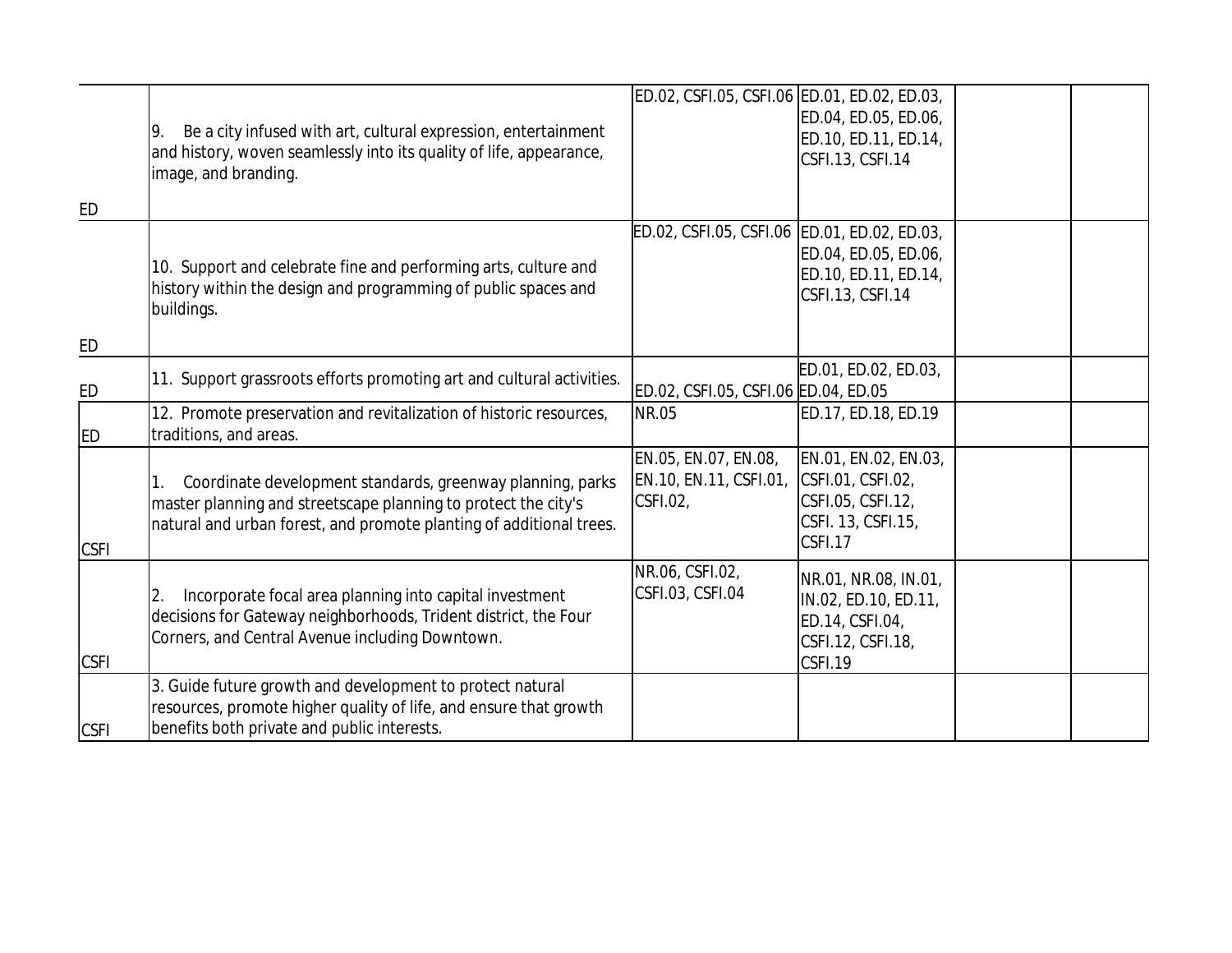| <b>Section</b> | Identified Actions                                                                                                                                                                                        | <b>Related Policies</b>                          | <b>Related Goals</b>                                                             | Responsibility                                                                      | Priority                |
|----------------|-----------------------------------------------------------------------------------------------------------------------------------------------------------------------------------------------------------|--------------------------------------------------|----------------------------------------------------------------------------------|-------------------------------------------------------------------------------------|-------------------------|
| EN             | Map and document a comprehensive Greenways and Open Space<br>Master Plan, "The Green Network".                                                                                                            | EN.05, CSFI.01                                   | EN.01, EN.02,<br>EN.04, EN.05,<br>EN.07, EN.08,<br>EN.07, EN.09,<br>EN.11, IN.05 | Parks and Trails and<br>GIS                                                         | Imid                    |
| EN             | Map and publish in GIS areas of steep slopes (> 35%, flood plains,<br>2.<br>riparian areas, key habitat areas, significant landscapes, existing open<br>spaces, and other sensitive environmental areas). | EN.01, EN.02,<br>EN.04, CSFI.01                  | EN.07, EN.11,<br>CSFI.01                                                         | Planning and<br>Development and<br>GIS                                              | near to<br><b>I</b> mid |
| <b>EN</b>      | Consider design standards that support the Green Infrastructure<br>3.<br>Plan, Bicycle and Pedestrian Master Plan, Complete Streets Plan, and<br>principles.                                              | EN.01, EN.02,<br>EN.04, IN.03,<br>IN.04, CSFI.01 | EN.03, EN.04,<br>EN.07, EN.11,<br>IN.05, CSFI.01,<br>CSFI.04                     | Planning and<br>Development, Parks<br>and Trails, MPO,<br>and NPS                   | <b>I</b> mid            |
| EN             | Link the Hot Springs Creek and the Greenway Trail to in-town<br>4.<br>neighborhoods.                                                                                                                      | IN.01,                                           | EN.01, EN.02,<br>EN.04, EN.05,<br>EN.08, ED.01,<br>CSFI.01                       | Engineering and<br><b>Public Works</b>                                              | Inear to<br>llong       |
| <b>EN</b>      | Assess conservation tools that protect valuable open space and<br>5.<br>agricultural lands.                                                                                                               | EN.01, N.02,<br>EN.03, EN.04,                    | EN.05, EN.07,<br>EN.08, EN.09,<br>EN.10, EN.11,                                  | Planning and<br>Development, Parks<br>and Trails                                    | <b>I</b> mid            |
| <b>EN</b>      | Consider protecting important environmental systems, such as steep EN.03, EN.04,<br>6.<br>slopes, flood plains, riparian areas, and prime agricultural areas in<br>Garland County.                        | EN.01, EN.02,<br><b>EN.05</b>                    | EN.05, EN.07,<br>EN.08, EN.09,<br>EN.10, EN.11,<br>CSFI.01,                      | County                                                                              | Imid                    |
| <b>EN</b>      | Consider residential tree program.<br>7.                                                                                                                                                                  | EN.03,                                           | EN.11, CSFI.01,                                                                  | Urban Forestry and<br>Planning and<br>Development                                   | near to<br>long         |
| EN             | Consider school tree adoption program.<br>8.                                                                                                                                                              | EN.03                                            | EN.11, CSFI.01,                                                                  | Urban Forestry and<br>Planning and<br>Development and<br><b>HS School Districts</b> | near to<br>llong        |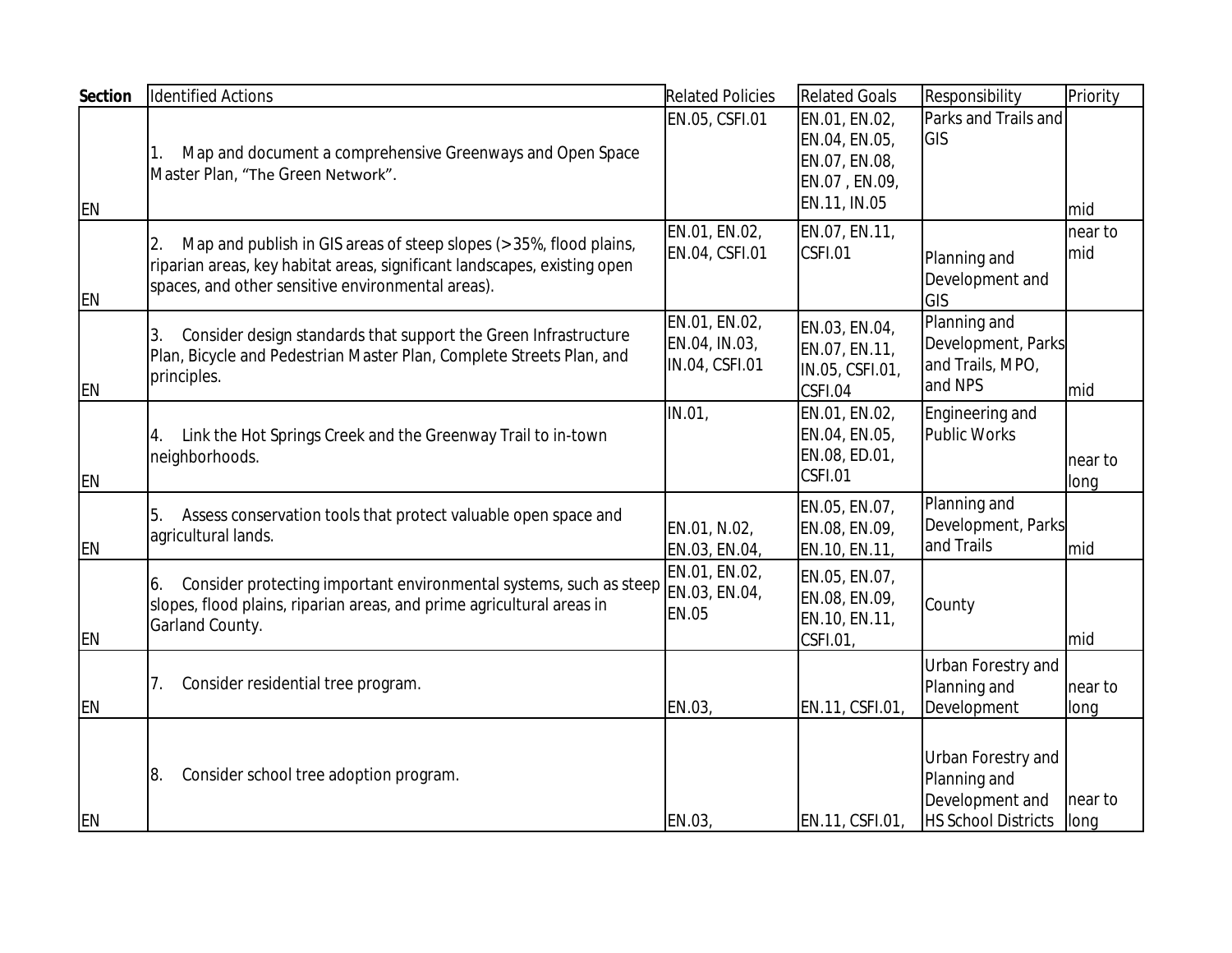| N <sub>R</sub> | Master plan/design/construct unique designs (signage, art,<br>landscaping, other beautification elements) for each neighborhood. | NR.01, NR.04,<br>NR.06, CSFI.02 | NR. 03, NR.05,<br><b>NR.06</b>  | Planning and<br>Development and<br>Engineering                                                           | mid to<br>long |
|----------------|----------------------------------------------------------------------------------------------------------------------------------|---------------------------------|---------------------------------|----------------------------------------------------------------------------------------------------------|----------------|
| <b>NR</b>      | Engage residents and neighborhood associations in neighborhood<br>revitalization.                                                | NR.02, NR.04,                   | NR.03, NR.04,<br>NR.05,         | CDAC, CDBG, PIO                                                                                          | near           |
| NR             | Celebrate revitalization through community-supported events.<br>3.                                                               |                                 | NR.03, NR.05,<br>ED.02,         | Visit Hot Springs,<br>Public Information                                                                 | near to<br>mid |
| NR             | Validate individual neighborhoods' market potential and<br>affordability.                                                        | NR.02, NR.04,<br>NR.05,         | NR.01, NR.03,<br>NR.05          | Planning and<br>Development                                                                              | near           |
| NR             | Explore Gap Funding for dilapidated buildings to support residential<br>15.<br>or business opportunities                         | NR.02, NR.04,                   | NR.03, NR.04,<br>NR.05,         | Planning and<br>Development,<br>Chamber of<br>Commerce,<br>Financial<br>Institutions, and<br><b>CDBG</b> | near to<br>mid |
| NR             | Incentivize accessory housing units within in-town neighborhoods<br>6.<br>through regulatory changes.                            |                                 | NR.01, NR.03,<br>NR.04, CSFI.01 | Planning and<br>Development                                                                              | mid            |
| N <sub>R</sub> | Incentivize grocery stores and restaurants in neighborhoods with low<br>access.                                                  |                                 | NR.02, NR.03,<br>CSFI.01        | Planning and<br>Development and<br>Chamber of<br>Commerce                                                | near           |
| <b>NR</b>      | Develop Small Area Plans to implement Community-Based vision for<br>18.<br>focal neighborhoods.                                  |                                 | NR.03, NR.06,                   | Planning and<br>Development and<br>Neighborhoods                                                         | near           |
| <b>NR</b>      | Complete a Housing Study for in-town neighborhoods.<br>19.                                                                       |                                 | NR.03, NR.04                    | Planning and<br>Development                                                                              | near           |
| <b>NR</b>      | 10. Encourage strategic grassroots efforts to accelerate home building.                                                          |                                 | NR.01, NR.04,                   | Planning and<br>Development                                                                              | mid to<br>long |
| N <sub>R</sub> | 11. Pre-approve house and redevelopment plans by qualified builders<br>and developers to minimize development costs.             |                                 | NR.01, NR.03,<br>NR.04, NR.05,  | Planning and<br>Development                                                                              | mid to<br>long |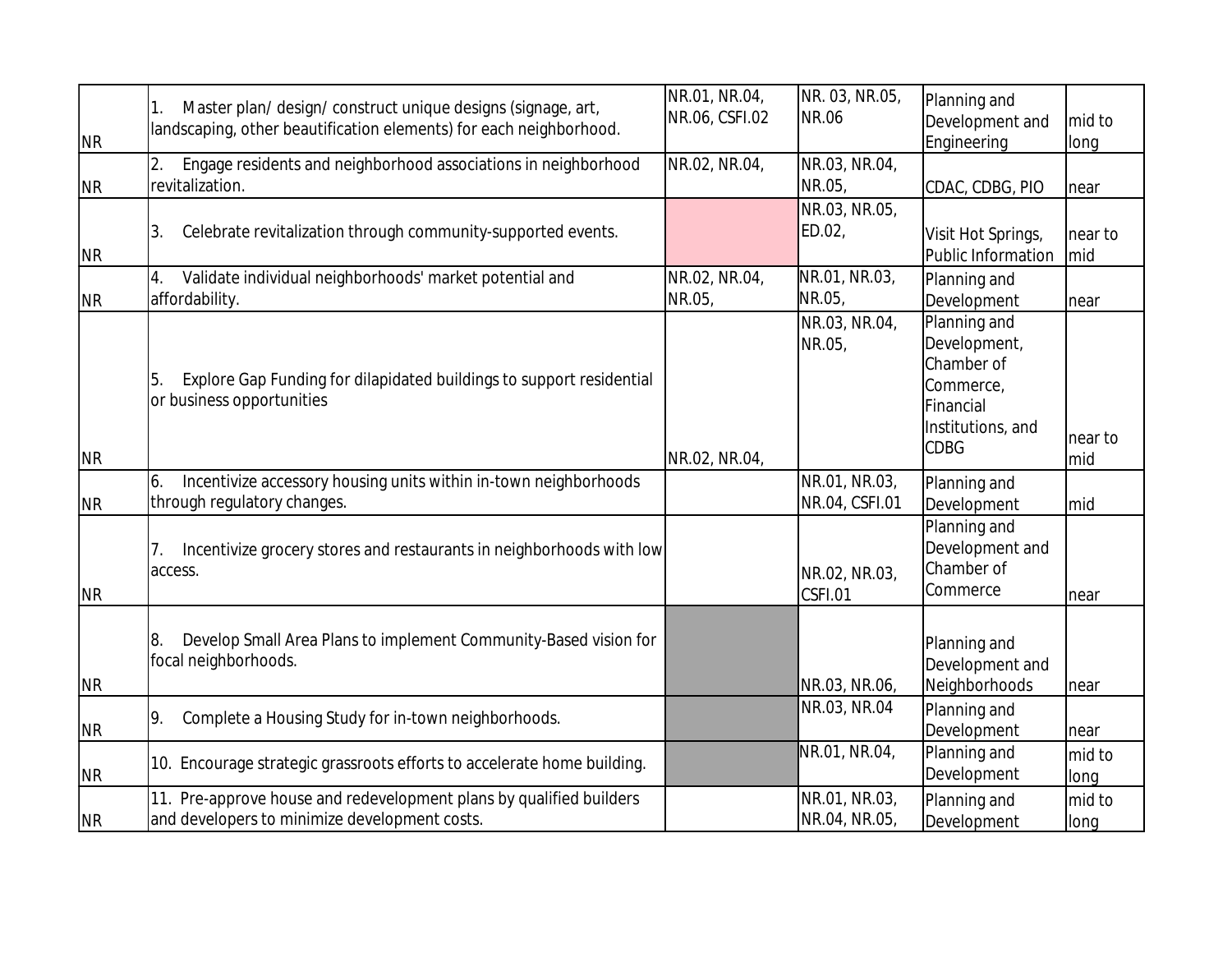| N <sub>R</sub> | 12. Create a library of pre-approved house plans.                                                                                                                    | NR.01, NR.03,<br>NR.04, NR.05,                                | Planning and<br>Development and<br><b>CDBG</b>                                    | near            |
|----------------|----------------------------------------------------------------------------------------------------------------------------------------------------------------------|---------------------------------------------------------------|-----------------------------------------------------------------------------------|-----------------|
|                | 13. Consider downtown and in-town neighborhoods as broadband<br>development focus areas.                                                                             | NR.03, NR.04,<br>NR.05, IN.07,<br>ED.04, CSFI.06              | Engineering, Public<br>Works, Chamber of<br>Commerce,<br><b>WCAPDD, Utilities</b> |                 |
| N <sub>R</sub> |                                                                                                                                                                      |                                                               |                                                                                   | near to<br>long |
| <b>NR</b>      | 14. Hold regular police and neighborhood activities.                                                                                                                 | NR.03,                                                        | Police                                                                            | near            |
| <b>IIN</b>     | Revise street standards and Master Street Plan to include provisions<br>1.<br>for elements of Complete Streets including functional class and cross-<br>section.     | IN.01, IN.02,<br>IN.03, CSFI.01,<br>CSFI.04, CSFI.05          | Engineering and<br>Public Works                                                   | near            |
| IN             | Focus Complete Streets redevelopment on Grand Avenue, Malvern<br>2.<br>Avenue, Central Avenue, Albert Pike Road, and state highways.                                 | NR.03, NR.06,<br>IN.01, IN.02,<br>IN.03, CSFI.04,<br>CSFI.05, | Complete Streets<br>Staff Working<br>Group and ARDOT                              | near to<br>long |
| IIN            | Expand fixed-route and flexible public transit to reduce automobile<br>dependence and parking demand.                                                                | IN.03, IN.04,                                                 | Intracity Transit                                                                 | mid             |
| IN             | Consider right-sizing parking requirements and also consider<br>4.<br>innovative parking management strategies downtown and across the city                          | IN.03, CSFI.01,                                               | Parking Advisory<br>Committee                                                     | near            |
| IN             | 5.<br>Include the needs of low-income, disabled, and older people for<br>services, healthcare, shopping, and housing when considering<br>transportation investments. | NR.02, NR.03,<br>IN.03                                        | Planning and<br>Development and<br><b>CDBG</b>                                    | near to<br>mid  |
| <b>IIN</b>     | Quantify the cost of serving new greenfield development versus<br>6.<br>redeveloping in-town neighborhoods.                                                          | NR.03, NR.05,<br>IN.06, CSFI.01,                              | Utilities                                                                         | near            |
| <b>IED</b>     | Establish a "City of Hot Springs Youth Arts Advisory Group" to create<br>programs and establish funding to reflect the interests of younger<br>residents.            | ED.02                                                         | Visit Hot Springs<br>and Arts Advisory<br>Committee                               | near            |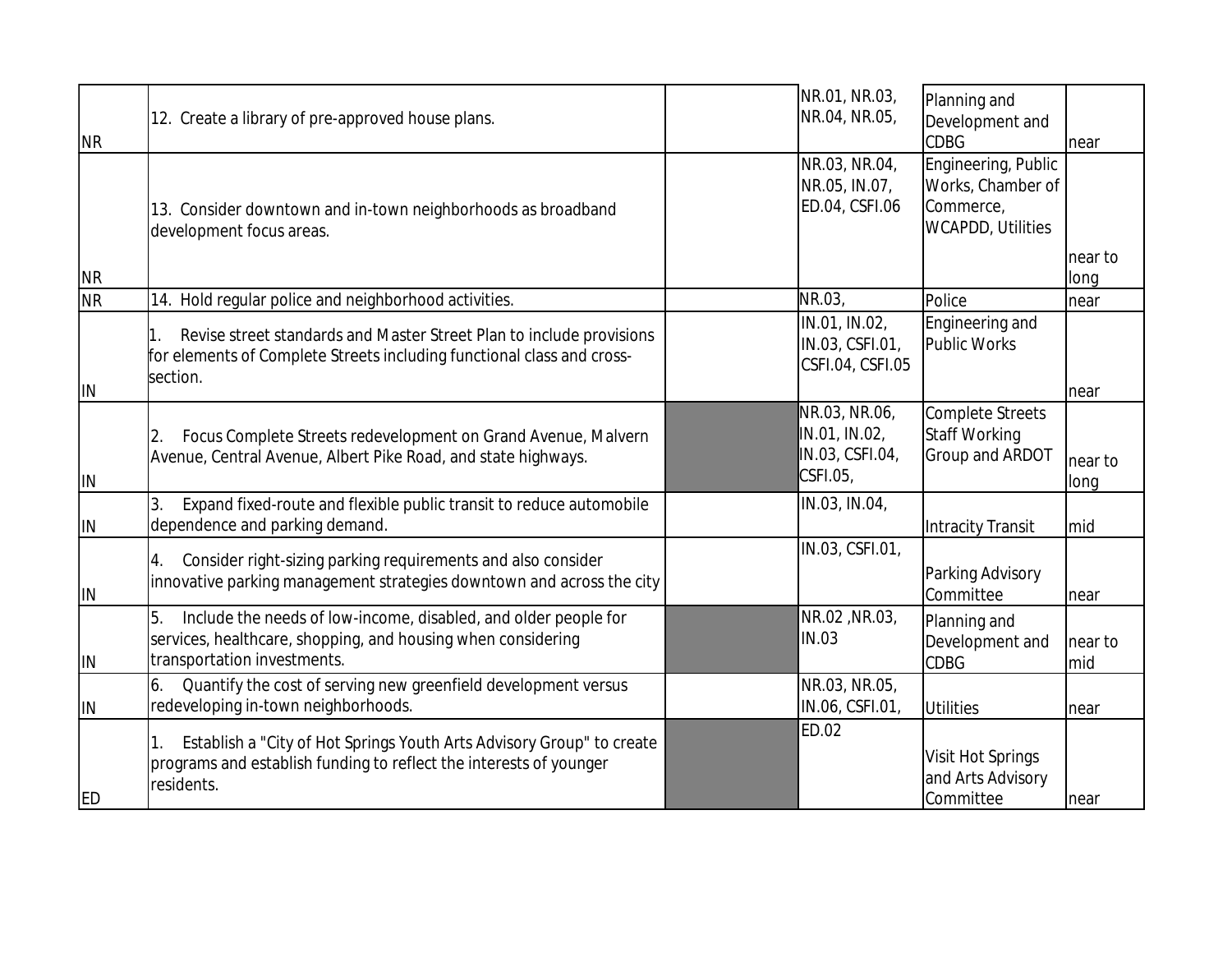| ED         | Incentivize affordable artist workspaces near downtown or in-town<br>2.<br>neighborhoods, integrating a requirement for artists to perform or create<br>art works for the community's benefit.                            | NR.03, ED.02               | Planning and<br>Development, Visit<br>Hot Springs, and<br><b>Arts Advisort</b><br>Committee | near to<br>mid  |
|------------|---------------------------------------------------------------------------------------------------------------------------------------------------------------------------------------------------------------------------|----------------------------|---------------------------------------------------------------------------------------------|-----------------|
| <b>IED</b> | Create a business plan and pursue City and other funding for the Hot<br>ΙЗ.<br>Springs Area Cultural Alliance and Arts Advisory Committee.                                                                                | <b>ED.02</b>               | <b>Arts Advisory</b><br>Committee, HSCA,<br>land Finance                                    | near            |
| ED         | Create a "Public Art Master Plan" that identifies existing art, provides<br>4.<br>the framework for the inclusion of more art, establishes processes of<br>artist selection, and creates funding mechanisms and policies. | <b>ED.02</b>               | <b>Arts Advisory</b><br>Committee                                                           | near            |
| <b>ED</b>  | Establish a campaign on Hot Springs' art scene.<br>5.                                                                                                                                                                     | <b>ED.02</b>               | <b>Arts Advisory</b><br>Committee and<br>Chamber of<br>Commerce and Visit<br>Hot Springs    | near to<br>long |
| ED         | Explore Arts, Craft, and Maker regulatory options<br>16.                                                                                                                                                                  | ED.02, CSFI.01,            | Chamber of<br>Commerce and<br>Planning &<br>Development                                     | near to<br>mid  |
| ED         | Consider aggregating food truck locations.<br>7.                                                                                                                                                                          | NR.02, CSFI.01,<br>CSFI.06 | Planning &<br>Development and<br>Chamber of<br>Commerce                                     | near to<br>mid  |
| ED         | Assess Opportunity Zone incentives for food outlets and community<br>8.<br>gardens                                                                                                                                        | NR.02, NR.03               | Planning and<br>Development and<br>Chamber of<br>Commerce                                   | near            |
| <b>ED</b>  | Coordinate workforce development efforts with Hot Springs School<br>9.<br>District and regional institutions of higher learning.                                                                                          | <b>ED.03</b>               | Chamber of<br>Commerce and HS<br><b>School Districts</b>                                    | near to<br>mid  |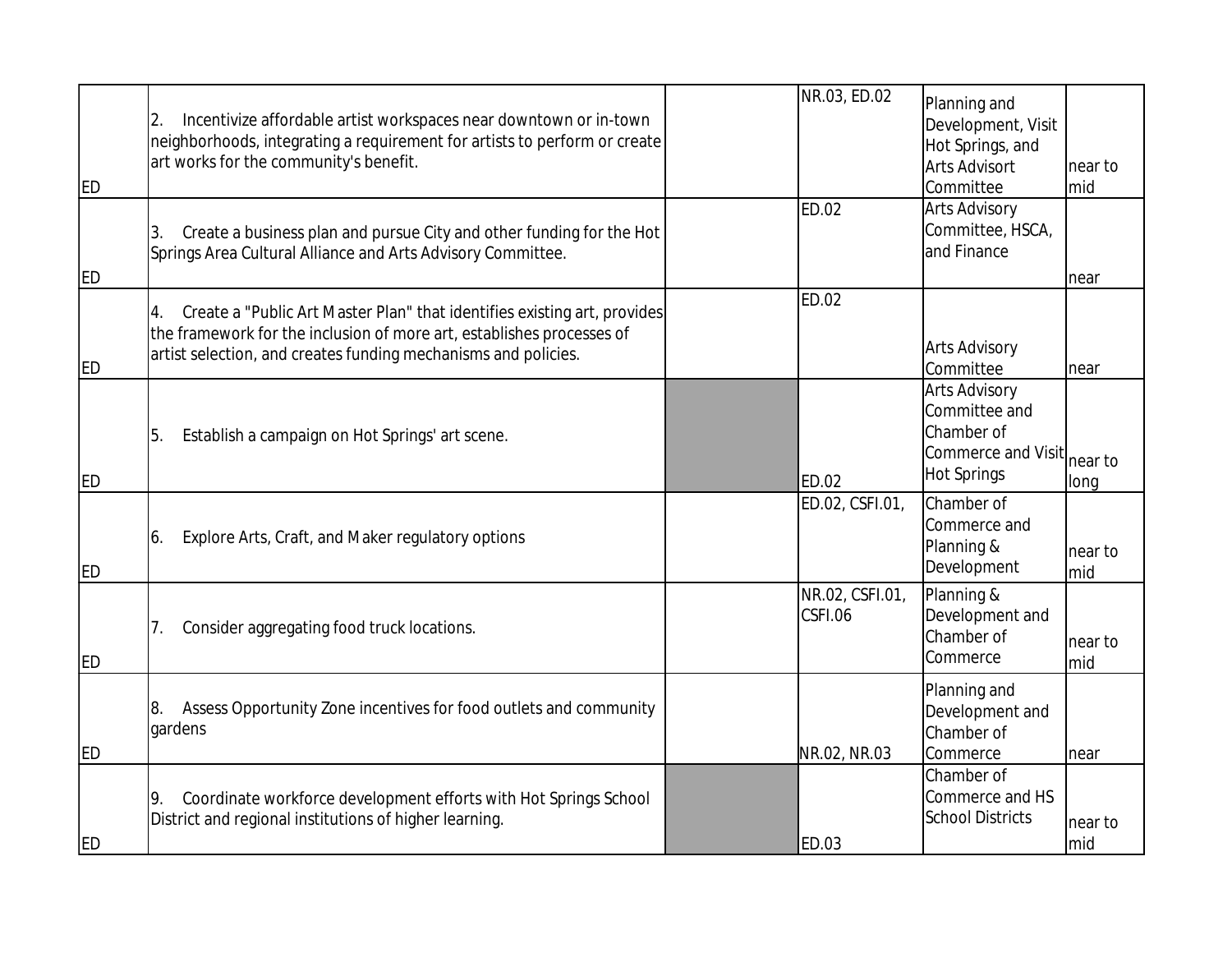| ED                     | 10. Consider a marketing plan that makes Hot Springs, particularly the<br>walkable in-town neighborhoods, more attractive regionally.                                                                                                                           | ED.01, EN.08,<br>NR.01, NR.03,<br>NR.04, NR.05, | Chamber of<br>Commerce and Visit<br>Hot Springs                                                | near           |
|------------------------|-----------------------------------------------------------------------------------------------------------------------------------------------------------------------------------------------------------------------------------------------------------------|-------------------------------------------------|------------------------------------------------------------------------------------------------|----------------|
| <b>ED</b>              | 11. Identify and map unique and distinct districts, such as Park Avenue,<br>Gateway, Whittington Valley, Trident and the Four Corners, to promote<br>their unique character to celebrate the tapestry of identifiable districts<br>that serve multiple markets. | NR.03, NR.04                                    | <b>Arts Advisory</b><br>Committee,<br>Chamber of<br>Commerce, Visit<br>Hot Springs, and<br>PIO | near to<br>mid |
| <b>ED</b>              | 12. Establish an "Arts District"                                                                                                                                                                                                                                | ED.02, NR.06                                    | <b>Arts Advisory</b><br>Committee,<br>Chamber of<br>Commerce, and<br>Visit Hot Springs         | near           |
| <b>ED</b>              | 13. Establish an "Entertainment District"                                                                                                                                                                                                                       | ED.02, NR.06                                    | Chamber of<br>Commerce, and<br>Visit Hot Springs                                               | near           |
|                        | 14. Develop unique branding marketing, promotion, and signs for "arts"<br>and "entertainment" districts.                                                                                                                                                        | ED.02, NR.06,<br>CSFI.05                        | Public Information,<br>Chamber of<br>Commerce, and<br>Visit Hot Springs                        |                |
| <b>ED</b><br><b>ED</b> | 15. Complete a Quality of Life study.                                                                                                                                                                                                                           | NR.03                                           | Chamber of<br>Commerce,<br>Planning &<br>Development, Parks near to<br>& Trails                | near<br>mid    |
| <b>ED</b>              | 16. Map in-town neighborhoods' vacant land.                                                                                                                                                                                                                     | NR.01, NR.03,<br>NR.04,                         | Chamber of<br>Commerce and GIS                                                                 | near to<br>mid |
| <b>ED</b>              | 17. Create an Asset Development Plan for tourist and local amenities.                                                                                                                                                                                           | IN.04, CSFI.05,<br>CSFI.06                      | Visit Hot Springs                                                                              | near to<br>mid |
| <b>ED</b>              | 18. Complete a Majestic Site redevelopment plan.                                                                                                                                                                                                                | ED.01, CSFI.05,<br>CSFI.06                      | City Manager                                                                                   | near           |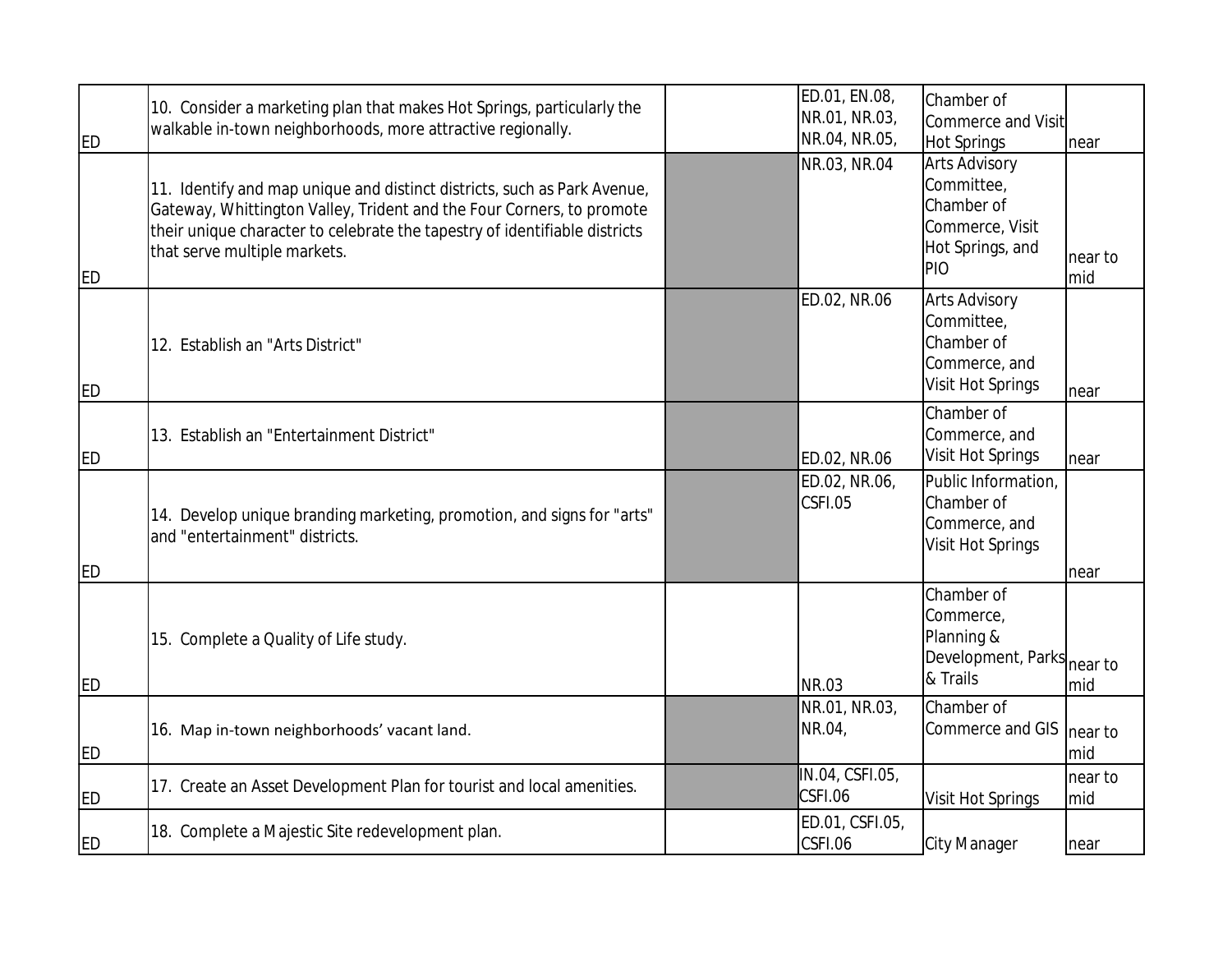|             | 19. Complete a Hot Springs Mall and environs redevelopment plan.                                                  |                                                            | Planning and<br>Development,<br>Property Owners,<br>and Chamber of<br>Commerce |                |
|-------------|-------------------------------------------------------------------------------------------------------------------|------------------------------------------------------------|--------------------------------------------------------------------------------|----------------|
| <b>IED</b>  |                                                                                                                   | NR.05,                                                     |                                                                                | mid            |
| <b>CSFI</b> | Revise Hot Springs Code to more consistently reflect Forward Hot<br>Springs community vision and recommendations. | EN.05, EN.06,<br>EN.11, NR.03,<br>IN.01, IN.02,<br>CSFI.01 | Planning and<br>Development                                                    | near           |
| <b>CSFI</b> | 2. Incorporate corridor, center, node, and neighborhood performance<br>criteria into Hot Springs Code.            | NR.03, NR.06,<br>CSFI.01                                   | Planning and<br>Development                                                    | near to<br>mid |
| <b>CSFI</b> | Clarify building permit and development requirements.<br>3.                                                       | NR.05, CSFI.01                                             | Planning and<br>Development                                                    | near           |
| <b>CSFI</b> | Consider Form Based Codes and Performance Based Zoning for key<br>4.<br>areas.                                    | EN.07, NR.03,<br>NR.06, CSFI.01                            | Planning and<br>Development                                                    | near to<br>mid |
| <b>CSFI</b> | Develop Small Area Plans to clarify community vision.<br>5.                                                       | NR.02, NR.03,<br>NR.05                                     | Planning and<br>Development                                                    | near to<br>mid |
| <b>CSFI</b> | Assess enforcement strategies to foster better-functioning and<br>6.<br>healthier neighborhoods.                  | NR.03, NR.05                                               | Planning and<br>Development                                                    | near           |
| <b>CSFI</b> | Research effective homelessness reduction strategies from other<br>7.<br>cities.                                  | CSFI.07                                                    | City Manager,<br>Police, and<br>Non-profits                                    | near           |
| <b>CSFI</b> | Implement Hope Works.<br>18.                                                                                      | CSFI.07                                                    | City Manager and<br>non-profits                                                | near           |
| <b>CSFI</b> | Facilitate public-private homelessness reduction coalitions.<br>19.                                               | CSFI.07                                                    | City Manager and<br>non-profits                                                | near           |
| <b>CSFI</b> | Create a city-wide Needs and Level of Service assessment for basic<br>10.<br>services.                            | IN.03, IN.06,<br>NR.02, NR.07,<br>ED.04, CSFI.04           | Planning and<br>Development                                                    | near           |
| <b>CSFI</b> | 11. Create an access, services, healthcare, and housing needs assessment<br>specific to older people.             | IN.03, IN.06,<br>NR.02, NR.07,<br>ED.04, CSFI.04           | Planning &<br>Development and<br><b>CDBG</b>                                   | near to<br>mid |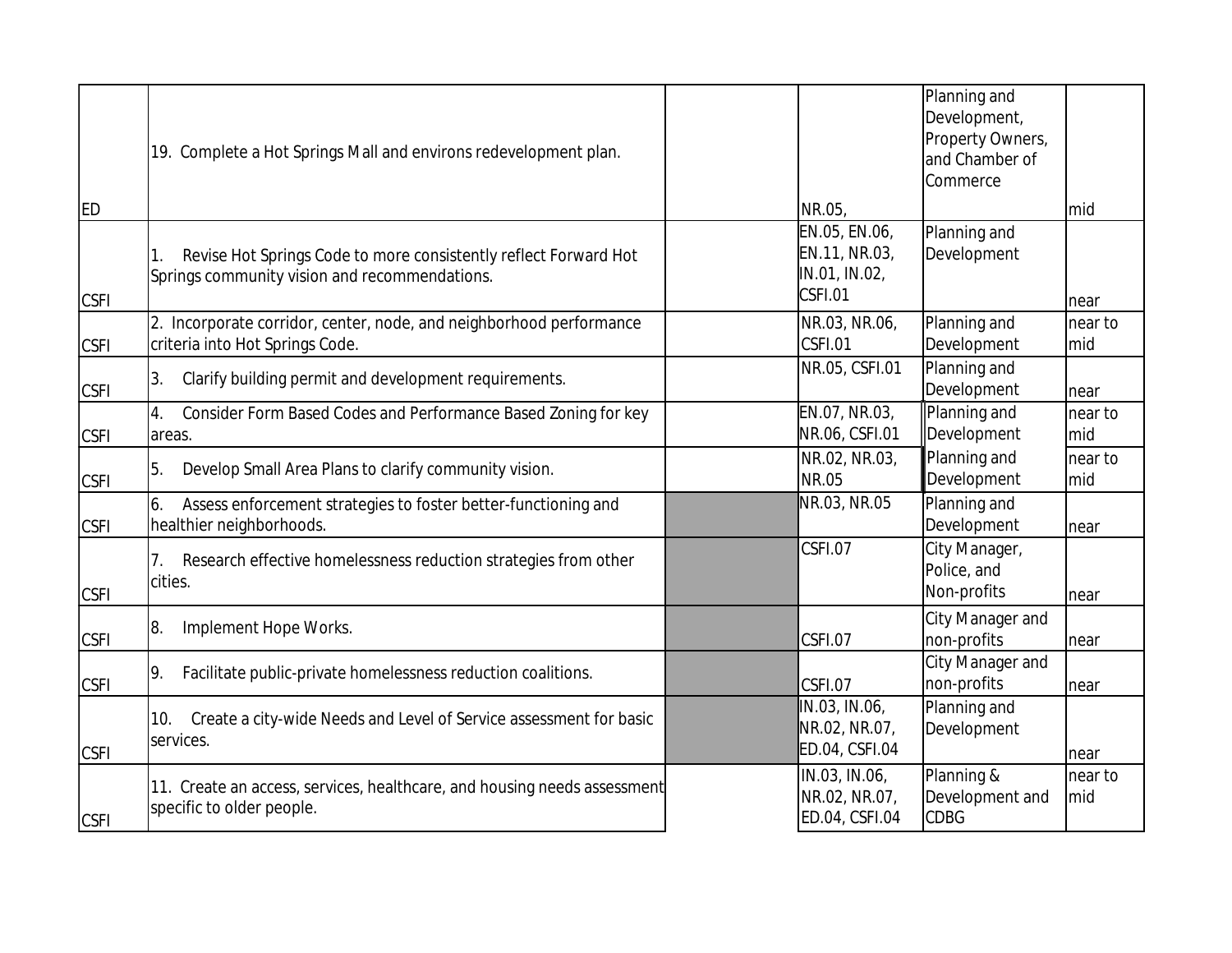|                            | 12. Define the urban streetscape along state highways.                                                                                                                                                                                                                                                                                                  | IN.02, IN.03,<br>CSFI.05                                                                                            | Public Works and                                                             | near to         |
|----------------------------|---------------------------------------------------------------------------------------------------------------------------------------------------------------------------------------------------------------------------------------------------------------------------------------------------------------------------------------------------------|---------------------------------------------------------------------------------------------------------------------|------------------------------------------------------------------------------|-----------------|
| <b>CSFI</b><br><b>CSFI</b> | 13. Create and regularly update a comprehensive Parks and Rec Master<br>Plan that includes programming facilities, park space, park types, funding<br>maintenance, in order to provide accessible, well-maintained and<br>programmed parks, sports fields, passive parks, and open spaces within<br>walking and biking distance from residential areas. | EN.01, EN.02,<br>EN.03, EN.05,<br>IN.05, CSFI.02,                                                                   | Engineering<br>Parks & Trails, Sport<br>Recreation, and<br>Visit Hot Springs | mid<br>near     |
| <b>CSFI</b>                | 14. Develop bike lanes, sidewalks, trails, greenways and rail trails to<br>enhance walking and bicycling within neighborhoods and across the city.                                                                                                                                                                                                      | EN.04, EN.07,<br>EN.08, NR.02,<br>NR.06, IN.01,<br>IN.02, IN.04,<br>IN.05, CSFI.02,<br>CSFI.03, CSFI.04,<br>CSFI.05 | Public Works, Parks near to<br>& Trails, and<br>Engineering                  | long            |
| <b>CSFI</b>                | 15. Include impact analysis as part of new development review,<br>particularly in areas adjacent to greenways, floodways, waterways and<br>protected open spaces.                                                                                                                                                                                       | EN.05, EN.07,<br>EN.09, EN.11,<br>ED.01, CSFI.01,                                                                   | Planning &<br>Development and<br>Engineering and<br>Public Works             | near            |
| <b>CSFI</b>                | 16. Consider Lighting Standards that reduce light pollution                                                                                                                                                                                                                                                                                             | EN.06, EN.07,<br>EN.11, CSFI.01,<br>CSFI.05                                                                         | Planning and<br>Development and<br>Public Works                              | near            |
| <b>CSFI</b>                | 17. Identify gaps in development standards and incorporate acceptable<br>and cost-effective standards that promote environmental responsibility.                                                                                                                                                                                                        | EN.05, EN.07,<br>EN.09, EN.11,<br>CSFI.01                                                                           | Planning and<br>Development                                                  | near            |
| <b>CSFI</b>                | 18. Coordinate city services with neighborhood revitalization and<br>redevelopment plans.                                                                                                                                                                                                                                                               | CSFI.02, CSFI.03,<br>CSFI.04, IN.01,<br>IN.02, IN.03,<br>IN.05, NR.06                                               | <b>All Departments</b>                                                       | near to<br>long |
| <b>CSFI</b>                | 19. Reexamine historic district guidelines and boundaries.                                                                                                                                                                                                                                                                                              | CSFI.01                                                                                                             | Planning and<br>Development                                                  | near to<br>mid  |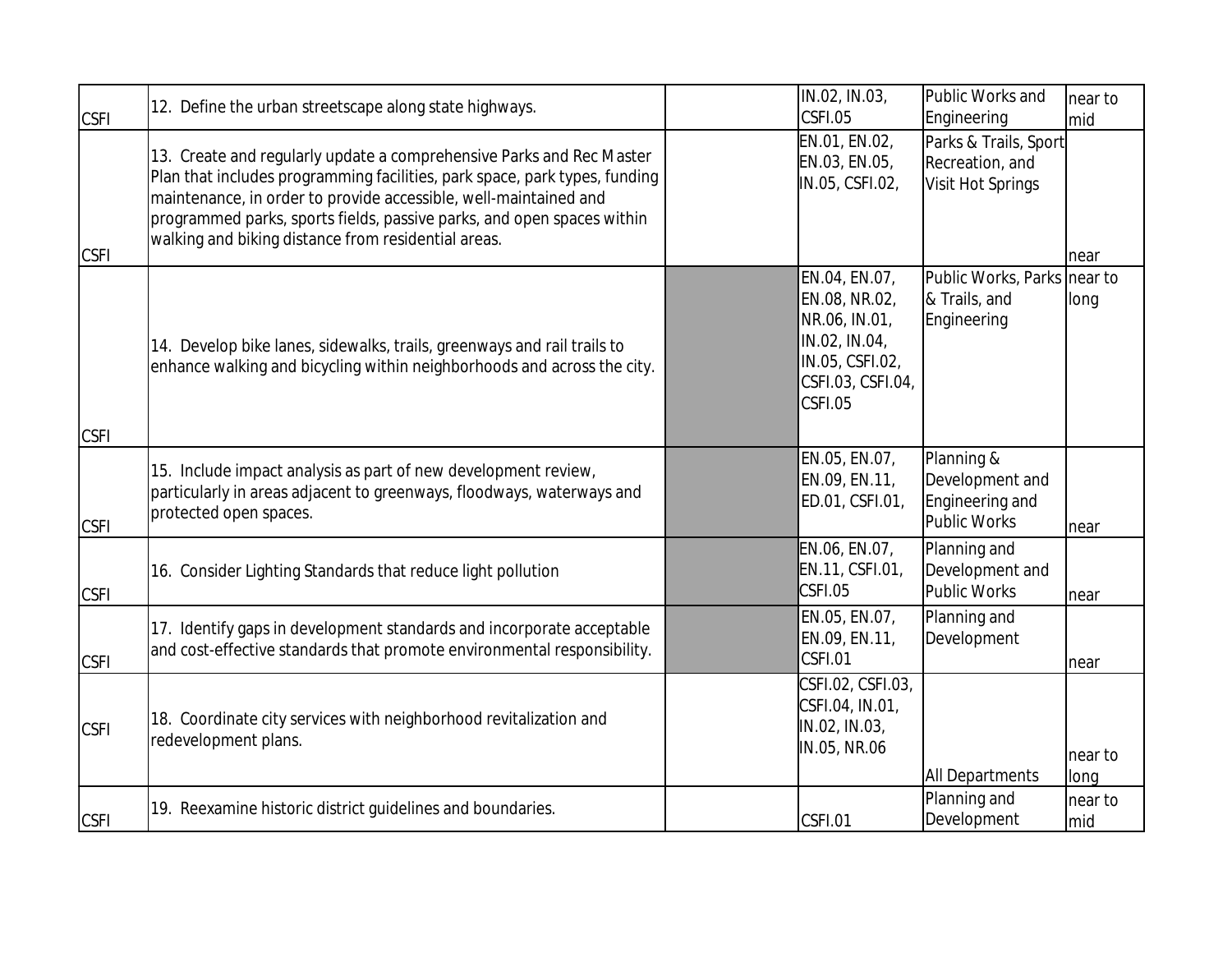| <b>CSF</b> | [20. Consider public art funding programs such as "percent for art". | ED.02 | <b>Arts Advisory</b><br>Committee and<br>Parks & Trails | near |
|------------|----------------------------------------------------------------------|-------|---------------------------------------------------------|------|
|            |                                                                      |       |                                                         |      |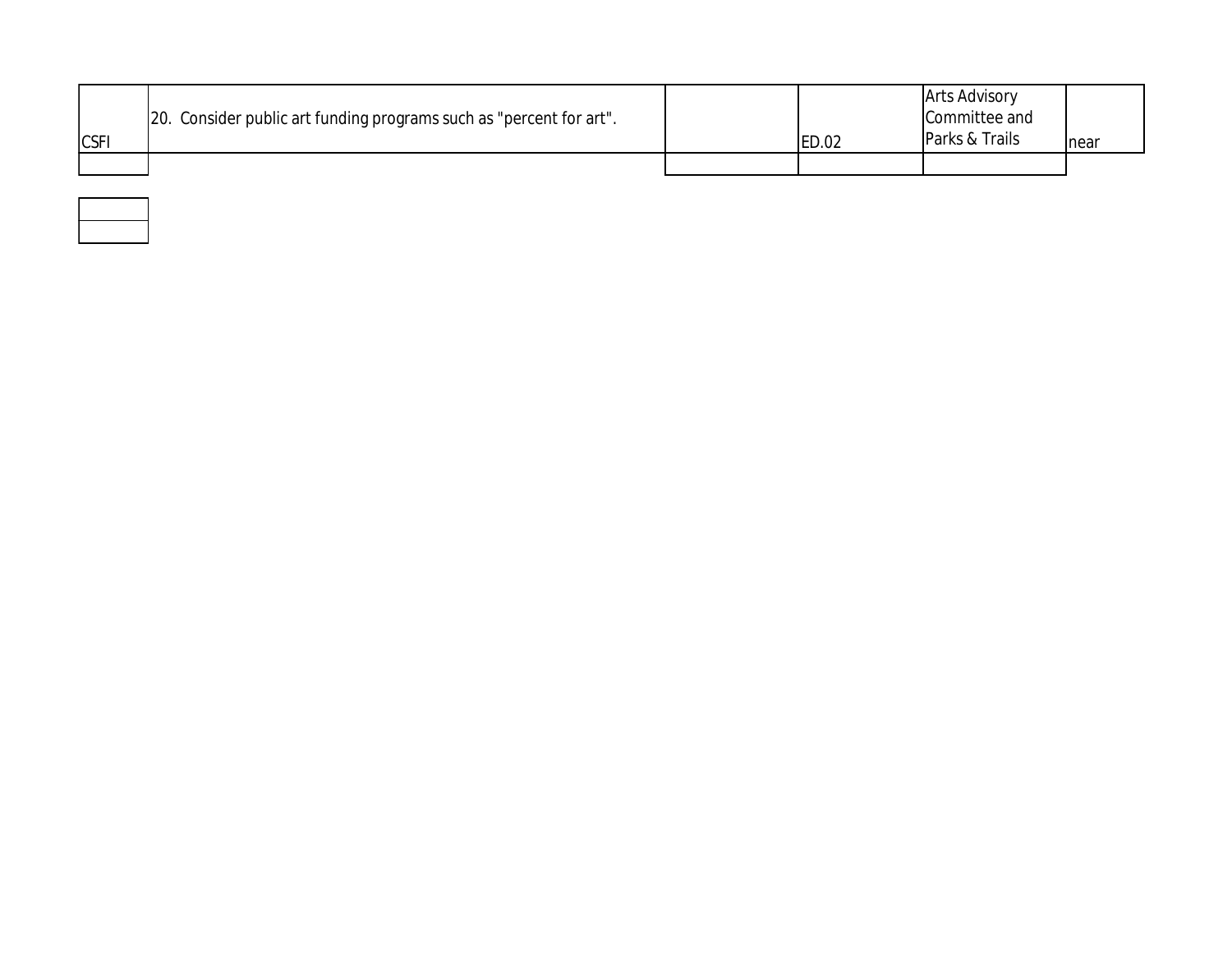| Section     | Identified Actions                                                    | <b>Related Policies</b> | <b>Related Goals</b>        | Responsibility | Priority |
|-------------|-----------------------------------------------------------------------|-------------------------|-----------------------------|----------------|----------|
|             |                                                                       |                         | ED.02                       |                |          |
|             |                                                                       |                         |                             |                |          |
|             | 4. Create a "Public Art Master<br>Plan" that identifies existing art, |                         |                             |                |          |
|             | provides the framework for the                                        |                         |                             |                |          |
|             | inclusion of more art,                                                |                         |                             |                |          |
|             | establishes processes of artist                                       |                         |                             |                |          |
|             | selection, and creates funding<br>mechanisms and policies.            |                         |                             |                |          |
|             |                                                                       |                         |                             |                |          |
| <b>ED</b>   |                                                                       |                         |                             |                | near     |
|             |                                                                       |                         |                             |                |          |
|             |                                                                       |                         |                             |                |          |
|             | 20. Consider public art funding                                       |                         |                             |                |          |
|             | programs such as "percent for                                         |                         |                             |                |          |
|             | art".                                                                 |                         |                             |                |          |
|             |                                                                       |                         |                             |                |          |
| <b>CSFI</b> |                                                                       |                         | ED.02<br>ED.02, NR.06       |                | near     |
|             |                                                                       |                         |                             |                |          |
|             |                                                                       |                         |                             |                |          |
|             | 12. Establish an "Arts District"                                      |                         |                             |                |          |
|             |                                                                       |                         |                             |                |          |
| <b>ED</b>   |                                                                       |                         |                             |                |          |
|             |                                                                       |                         | ED.02                       |                | near     |
|             | 3. Create a business plan and                                         |                         |                             |                |          |
|             | pursue City and other funding<br>for the Hot Springs Area Cultural    |                         |                             |                |          |
|             | Alliance and Arts Advisory                                            |                         |                             |                |          |
| <b>ED</b>   | Committee.                                                            |                         |                             |                | near     |
|             |                                                                       | NR.02, NR.04,           | NR.03, NR.04, NR.05,        |                |          |
|             | 2.<br>Engage residents and                                            |                         |                             |                |          |
|             | neighborhood associations in                                          |                         |                             |                |          |
|             | neighborhood revitalization.                                          |                         |                             |                |          |
| <b>NR</b>   |                                                                       |                         |                             |                | near     |
|             |                                                                       |                         | ED.01, EN.08, NR.01, NR.03, |                |          |
|             | 10. Consider a marketing plan<br>that makes Hot Springs,              |                         | NR.04, NR.05,               |                |          |
|             | particularly the walkable in-                                         |                         |                             |                |          |
|             | town neighborhoods, more                                              |                         |                             |                |          |
|             | attractive regionally.                                                |                         |                             |                |          |
| <b>ED</b>   |                                                                       |                         |                             |                | near     |
|             |                                                                       |                         |                             |                |          |
|             |                                                                       |                         |                             |                |          |
|             | 13. Establish an "Entertainment                                       |                         |                             |                |          |
|             | District"                                                             |                         |                             |                |          |
|             |                                                                       |                         |                             |                |          |
| <b>ED</b>   |                                                                       |                         | ED.02, NR.06                |                | near     |
|             |                                                                       |                         |                             |                |          |
|             |                                                                       |                         |                             |                |          |
|             | 18. Complete a Majestic Site                                          |                         |                             |                |          |
|             | redevelopment plan.                                                   |                         |                             |                |          |
|             |                                                                       |                         |                             |                |          |
| <b>ED</b>   |                                                                       |                         | ED.01, CSFI.05, CSFI.06     |                | near     |
|             |                                                                       |                         |                             |                |          |
|             |                                                                       |                         |                             |                |          |
|             |                                                                       |                         |                             |                |          |
|             |                                                                       |                         |                             |                |          |
|             | Implement Hope Works.<br>8.                                           |                         |                             |                |          |
|             |                                                                       |                         |                             |                |          |
|             |                                                                       |                         |                             |                |          |
|             |                                                                       |                         |                             |                |          |
|             |                                                                       |                         |                             |                |          |
| <b>CSFI</b> |                                                                       |                         | CSFI.07                     |                | near     |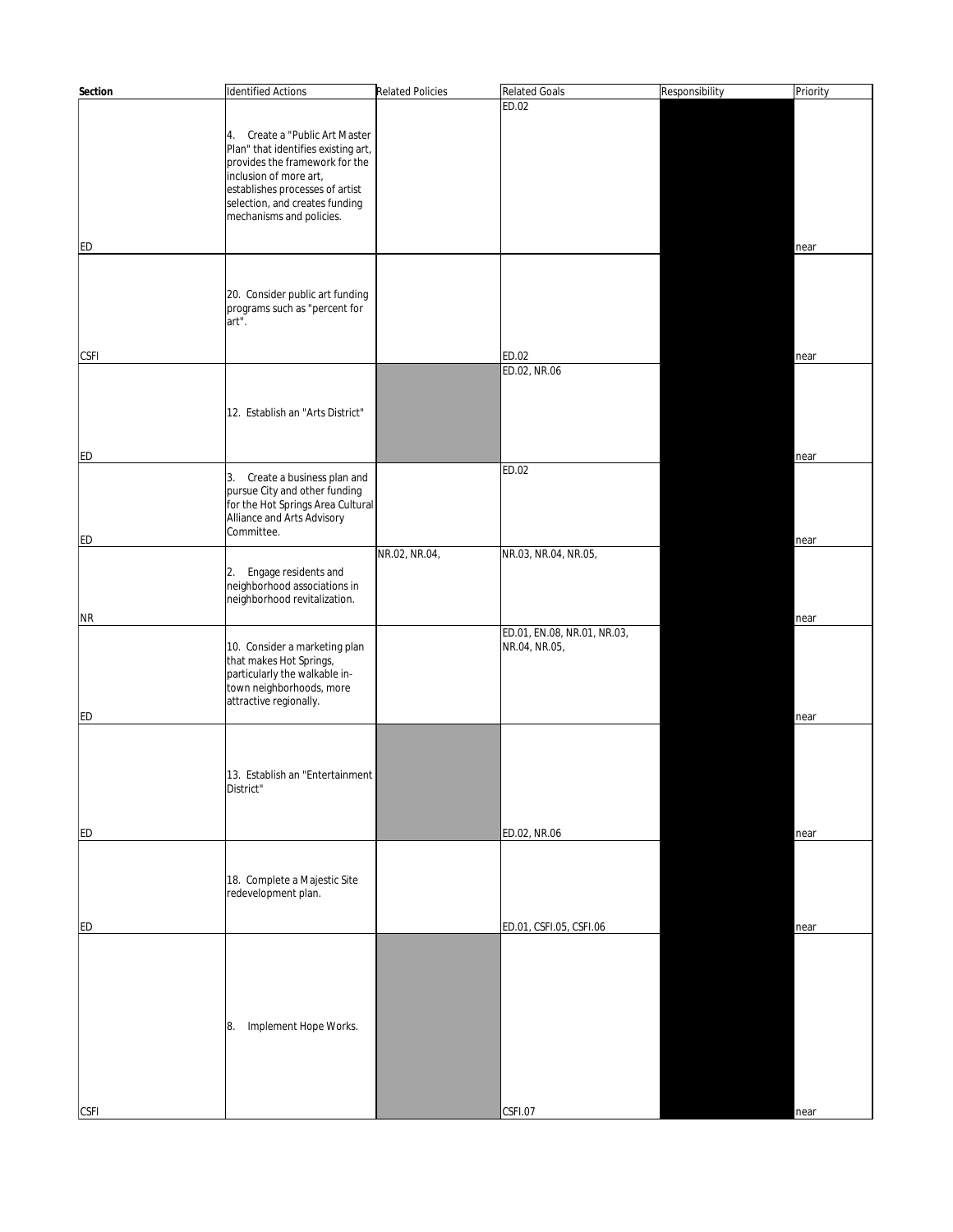|             | Facilitate public-private<br>9.<br>homelessness reduction<br>coalitions.                                                                                                                                                                                                                                                                                                      |                      |                                                                      |                                      |      |
|-------------|-------------------------------------------------------------------------------------------------------------------------------------------------------------------------------------------------------------------------------------------------------------------------------------------------------------------------------------------------------------------------------|----------------------|----------------------------------------------------------------------|--------------------------------------|------|
| <b>CSFI</b> |                                                                                                                                                                                                                                                                                                                                                                               |                      | CSFI.07                                                              |                                      | near |
|             | 7. Research effective<br>homelessness reduction<br>strategies from other cities.                                                                                                                                                                                                                                                                                              |                      | CSFI.07                                                              |                                      |      |
| <b>CSFI</b> |                                                                                                                                                                                                                                                                                                                                                                               |                      |                                                                      |                                      | near |
| IN          | 1.<br>Revise street standards and<br>Master Street Plan to include<br>provisions for elements of<br>Complete Streets including<br>functional class and cross-<br>section.                                                                                                                                                                                                     |                      | IN.01, IN.02, IN.03, CSFI.01,<br>CSFI.04, CSFI.05                    |                                      | near |
|             |                                                                                                                                                                                                                                                                                                                                                                               |                      | IN.03, CSFI.01,                                                      |                                      |      |
|             | 4. Consider right-sizing<br>parking requirements and also<br>consider innovative parking<br>management strategies<br>downtown and across the city                                                                                                                                                                                                                             |                      |                                                                      |                                      |      |
| IN          |                                                                                                                                                                                                                                                                                                                                                                               |                      |                                                                      |                                      | near |
|             | 13. Create and regularly update<br>a comprehensive Parks and Rec<br>Master Plan that includes<br>programming facilities, park<br>space, park types, funding<br>maintenance, in order to<br>provide accessible, well-<br>maintained and programmed<br>parks, sports fields, passive<br>parks, and open spaces within<br>walking and biking distance from<br>residential areas. |                      | EN.01, EN.02, EN.03, EN.05, IN.05, Parks & Trails, Sport<br>CSFI.02, | Recreation, and Visit Hot<br>Springs |      |
| <b>CSFI</b> |                                                                                                                                                                                                                                                                                                                                                                               |                      |                                                                      |                                      | near |
|             | 15. Include impact analysis as<br>part of new development<br>review, particularly in areas<br>adjacent to greenways,<br>floodways, waterways and<br>protected open spaces.                                                                                                                                                                                                    |                      | EN.05, EN.07, EN.09, EN.11, ED.01,<br>CSFI.01,                       |                                      |      |
| <b>CSFI</b> |                                                                                                                                                                                                                                                                                                                                                                               |                      |                                                                      |                                      | near |
|             | Validate individual<br>4.<br>neighborhoods' market<br>potential and affordability.                                                                                                                                                                                                                                                                                            | NR.02, NR.04, NR.05, | NR.01, NR.03, NR.05,                                                 |                                      |      |
| ΝR          |                                                                                                                                                                                                                                                                                                                                                                               |                      |                                                                      |                                      | near |
| <b>NR</b>   | Complete a Housing Study<br>9.<br>for in-town neighborhoods.                                                                                                                                                                                                                                                                                                                  |                      | NR.03, NR.04                                                         |                                      | near |
| <b>CSFI</b> | Revise Hot Springs Code to<br>1.<br>more consistently reflect<br>Forward Hot Springs community<br>vision and recommendations.                                                                                                                                                                                                                                                 |                      | EN.05, EN.06, EN.11, NR.03, IN.01,<br>IN.02, CSFI.01                 |                                      | near |
|             |                                                                                                                                                                                                                                                                                                                                                                               |                      |                                                                      |                                      |      |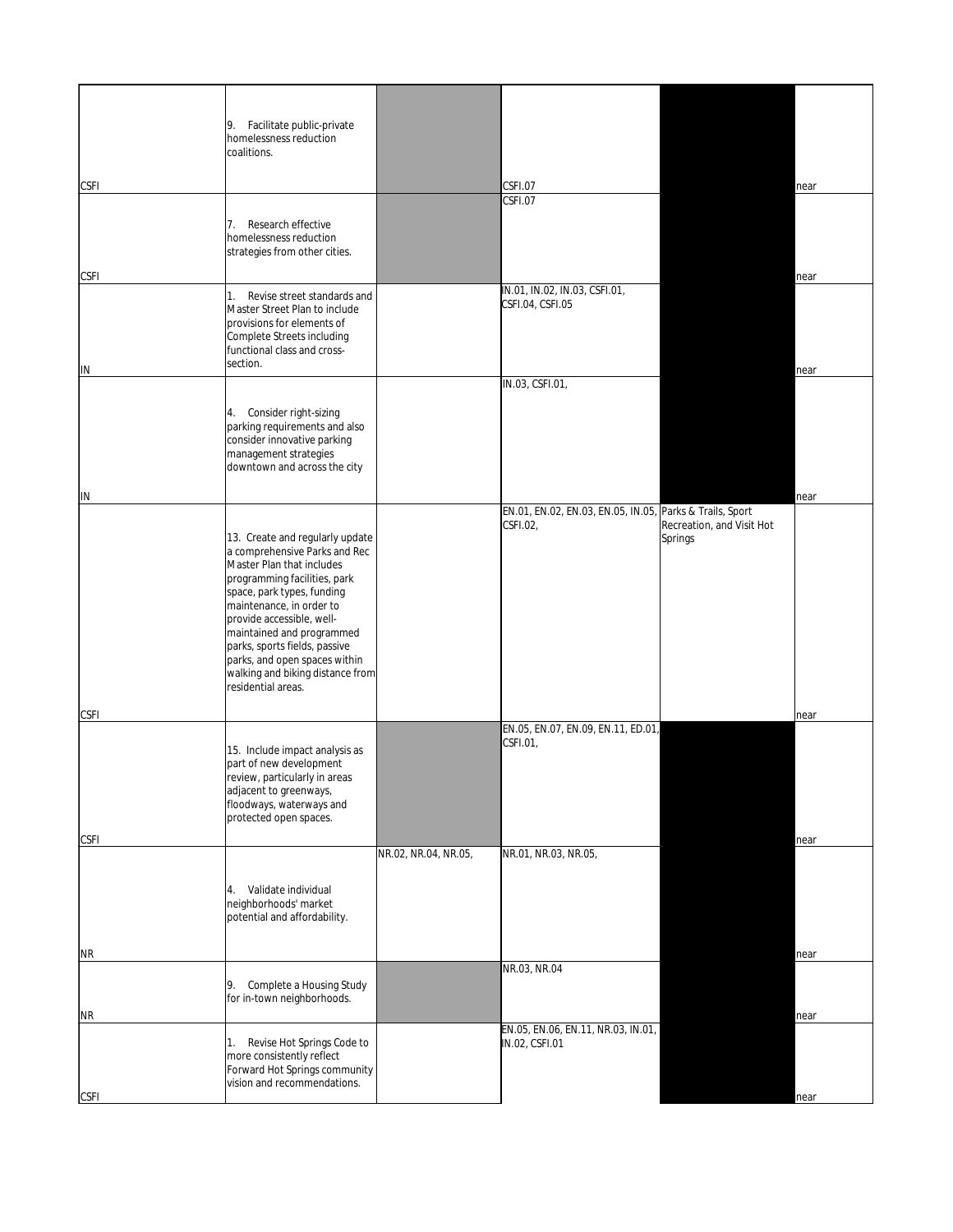|                |                                   | NR.05, CSFI.01                     |      |
|----------------|-----------------------------------|------------------------------------|------|
|                |                                   |                                    |      |
|                |                                   |                                    |      |
|                | Clarify building permit and<br>3. |                                    |      |
|                | development requirements.         |                                    |      |
|                |                                   |                                    |      |
|                |                                   |                                    |      |
|                |                                   |                                    |      |
| <b>CSFI</b>    |                                   |                                    | near |
|                | Assess enforcement<br>6.          | NR.03, NR.05                       |      |
|                | strategies to foster better-      |                                    |      |
|                | functioning and healthier         |                                    |      |
|                | neighborhoods.                    |                                    |      |
| <b>CSFI</b>    |                                   |                                    | near |
|                |                                   | IN.03, IN.06, NR.02, NR.07, ED.04, |      |
|                |                                   | CSFI.04                            |      |
|                | 10. Create a city-wide Needs      |                                    |      |
|                | and Level of Service assessment   |                                    |      |
|                | for basic services.               |                                    |      |
|                |                                   |                                    |      |
| <b>CSFI</b>    |                                   |                                    | near |
|                | 17. Identify gaps in              | EN.05, EN.07, EN.09, EN.11,        |      |
|                | development standards and         | CSFI.01                            |      |
|                | incorporate acceptable and cost-  |                                    |      |
|                | effective standards that          |                                    |      |
|                | promote environmental             |                                    |      |
|                | responsibility.                   |                                    |      |
| <b>CSFI</b>    |                                   |                                    | near |
|                |                                   | NR.01, NR.03, NR.04, NR.05,        |      |
|                |                                   |                                    |      |
|                |                                   |                                    |      |
|                |                                   |                                    |      |
|                | 12. Create a library of pre-      |                                    |      |
|                | approved house plans.             |                                    |      |
|                |                                   |                                    |      |
|                |                                   |                                    |      |
|                |                                   |                                    |      |
|                |                                   |                                    |      |
| NR             |                                   |                                    | near |
|                |                                   |                                    |      |
|                |                                   |                                    |      |
|                |                                   |                                    |      |
|                | 7. Incentivize grocery stores     |                                    |      |
|                | and restaurants in                |                                    |      |
|                | neighborhoods with low access.    |                                    |      |
|                |                                   |                                    |      |
|                |                                   |                                    |      |
|                |                                   |                                    |      |
| N <sub>R</sub> |                                   | NR.02, NR.03, CSFI.01              | near |
|                |                                   |                                    |      |
|                |                                   |                                    |      |
|                |                                   |                                    |      |
|                | Assess Opportunity Zone<br>8.     |                                    |      |
|                | incentives for food outlets and   |                                    |      |
|                | community gardens                 |                                    |      |
|                |                                   |                                    |      |
|                |                                   |                                    |      |
| ED             |                                   | NR.02, NR.03                       | near |
|                |                                   |                                    |      |
|                | Develop Small Area Plans to<br>8. |                                    |      |
|                | implement Community-Based         |                                    |      |
| N <sub>R</sub> | vision for focal neighborhoods.   | NR.03, NR.06,                      | near |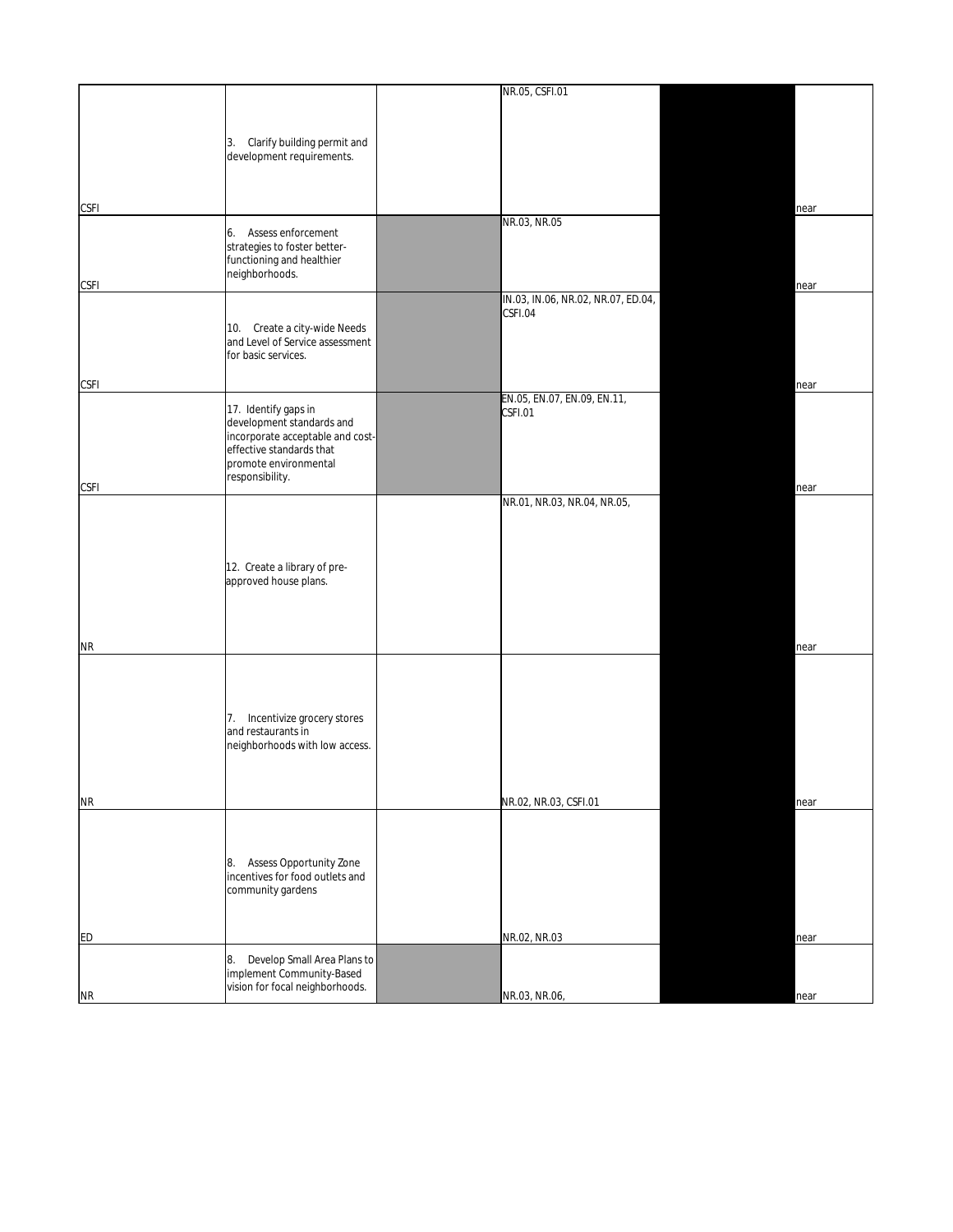|                        |                                                                   |                      | EN.06, EN.07, EN.11, CSFI.01,           |                          |      |
|------------------------|-------------------------------------------------------------------|----------------------|-----------------------------------------|--------------------------|------|
|                        |                                                                   |                      | CSFI.05                                 |                          |      |
|                        |                                                                   |                      |                                         |                          |      |
|                        |                                                                   |                      |                                         |                          |      |
|                        |                                                                   |                      |                                         |                          |      |
|                        |                                                                   |                      |                                         |                          |      |
|                        |                                                                   |                      |                                         |                          |      |
|                        | 16. Consider Lighting Standards<br>that reduce light pollution    |                      |                                         |                          |      |
|                        |                                                                   |                      |                                         |                          |      |
|                        |                                                                   |                      |                                         |                          |      |
|                        |                                                                   |                      |                                         |                          |      |
|                        |                                                                   |                      |                                         |                          |      |
|                        |                                                                   |                      |                                         |                          |      |
|                        |                                                                   |                      |                                         |                          |      |
| <b>CSFI</b>            |                                                                   |                      |                                         |                          | near |
|                        |                                                                   |                      | NR.03,                                  |                          |      |
|                        |                                                                   |                      |                                         |                          |      |
|                        | 14. Hold regular police and                                       |                      |                                         |                          |      |
|                        | neighborhood activities.                                          |                      |                                         |                          |      |
|                        |                                                                   |                      |                                         |                          |      |
| NR.                    |                                                                   |                      |                                         |                          | near |
|                        |                                                                   |                      | ED.02, NR.06, CSFI.05                   |                          |      |
|                        | 14. Develop unique branding                                       |                      |                                         |                          |      |
|                        | marketing, promotion, and signs<br>for "arts" and "entertainment" |                      |                                         |                          |      |
|                        | districts.                                                        |                      |                                         |                          |      |
| ED                     |                                                                   |                      |                                         |                          | near |
|                        |                                                                   |                      | NR.03, NR.05, IN.06, CSFI.01,           |                          |      |
|                        |                                                                   |                      |                                         |                          |      |
|                        |                                                                   |                      |                                         |                          |      |
|                        |                                                                   |                      |                                         |                          |      |
|                        |                                                                   |                      |                                         |                          |      |
|                        | Quantify the cost of serving<br>6.<br>new greenfield development  |                      |                                         |                          |      |
|                        | versus redeveloping in-town                                       |                      |                                         |                          |      |
|                        | neighborhoods.                                                    |                      |                                         |                          |      |
|                        |                                                                   |                      |                                         |                          |      |
|                        |                                                                   |                      |                                         |                          |      |
|                        |                                                                   |                      |                                         |                          |      |
|                        |                                                                   |                      |                                         |                          |      |
| ļΙN                    |                                                                   |                      |                                         |                          | near |
|                        |                                                                   |                      | ED.02                                   |                          |      |
|                        |                                                                   |                      |                                         |                          |      |
|                        | 1. Establish a "City of Hot                                       |                      |                                         |                          |      |
|                        | Springs Youth Arts Advisory                                       |                      |                                         |                          |      |
|                        | Group" to create programs and                                     |                      |                                         |                          |      |
|                        | establish funding to reflect the                                  |                      |                                         |                          |      |
|                        | interests of younger residents.                                   |                      |                                         |                          |      |
|                        |                                                                   |                      |                                         |                          |      |
| ED                     |                                                                   |                      |                                         |                          | near |
|                        |                                                                   | EN.01, EN.02, EN.03, |                                         |                          |      |
|                        | Consider protecting<br>6.<br>important environmental              | EN.04, EN.05         |                                         |                          |      |
|                        | systems, such as steep slopes,                                    |                      |                                         |                          |      |
|                        | flood plains, riparian areas, and                                 |                      |                                         | County                   |      |
|                        | prime agricultural areas in                                       |                      |                                         |                          |      |
|                        | Garland County.                                                   |                      | EN.05, EN.07, EN.08, EN.09,             |                          |      |
| EN                     | Expand fixed-route and<br>3.                                      |                      | EN.10, EN.11, CSFI.01,<br>IN.03, IN.04, |                          | mid  |
|                        | flexible public transit to reduce                                 |                      |                                         |                          |      |
|                        | automobile dependence and                                         |                      |                                         |                          |      |
| IN                     | parking demand.                                                   |                      |                                         | Intracity Transit        | mid  |
|                        |                                                                   | EN.05, CSFI.01       | EN.01, EN.02, EN.04, EN.05,             | Parks and Trails and GIS |      |
|                        | 1. Map and document a                                             |                      | EN.07, EN.08, EN.07, EN.09,             |                          |      |
|                        | comprehensive Greenways and<br>Open Space Master Plan, "The       |                      | EN.11, IN.05                            |                          |      |
|                        | Green Network".                                                   |                      |                                         |                          |      |
| EN                     |                                                                   |                      |                                         |                          | mid  |
|                        | 6. Incentivize accessory                                          |                      | NR.01, NR.03, NR.04, CSFI.01            |                          |      |
|                        | housing units within in-town<br>neighborhoods through             |                      |                                         |                          |      |
| $\overline{\text{NR}}$ | regulatory changes.                                               |                      |                                         |                          | mid  |
|                        |                                                                   |                      |                                         |                          |      |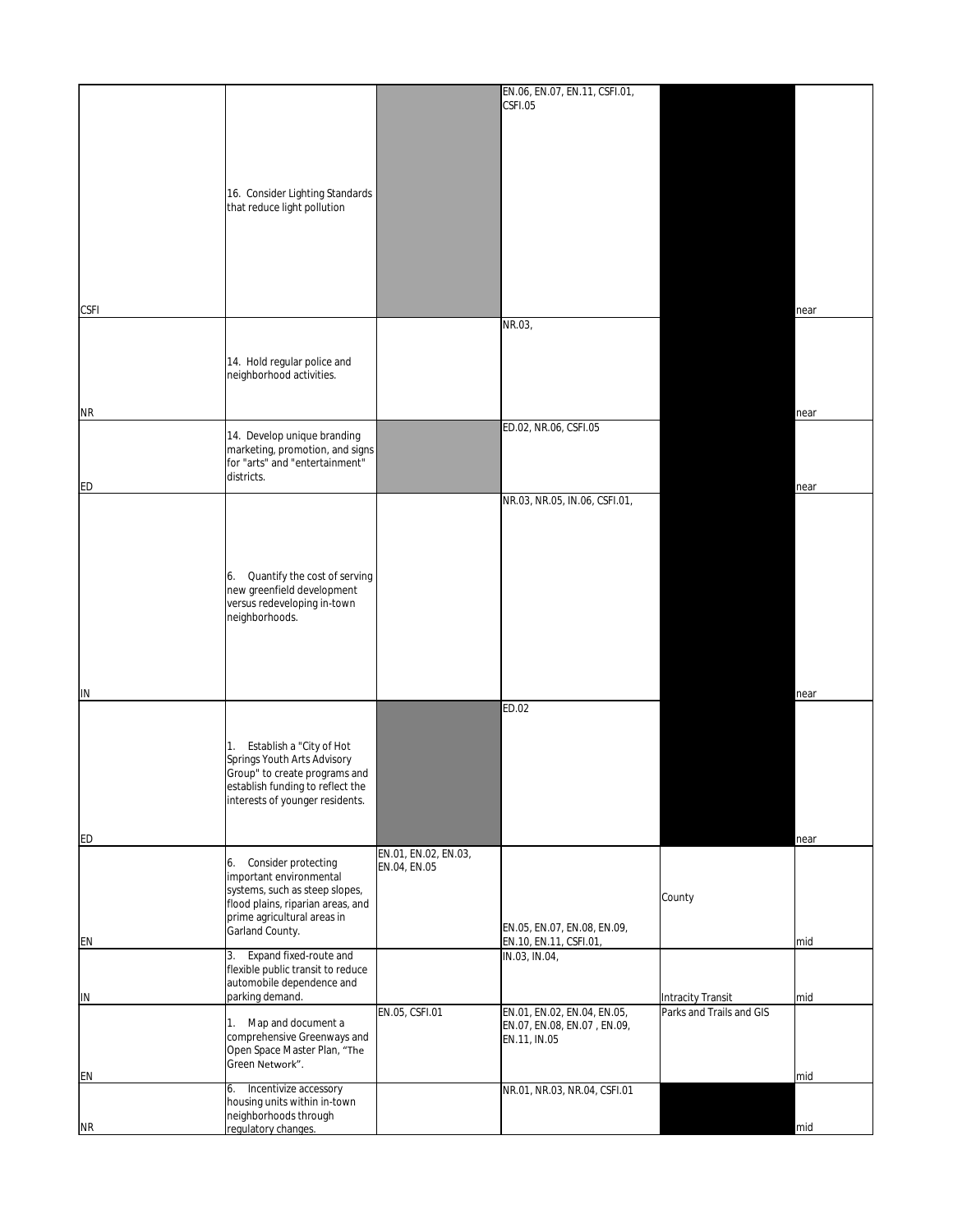| ΕN          | Assess conservation tools<br>5.<br>that protect valuable open space<br>and agricultural lands.                                                                        | EN.01, N.02, EN.03, EN.04, EN.11,             | EN.05, EN.07, EN.08, EN.09, EN.10,                                       |                                                                          | mid                          |
|-------------|-----------------------------------------------------------------------------------------------------------------------------------------------------------------------|-----------------------------------------------|--------------------------------------------------------------------------|--------------------------------------------------------------------------|------------------------------|
|             | Consider design standards<br>3.<br>that support the Green<br>Infrastructure Plan, Bicycle and<br>Pedestrian Master Plan,<br>Complete Streets Plan, and<br>principles. | EN.01, EN.02, EN.04, IN.03,<br>IN.04, CSFI.01 |                                                                          | Planning and Development,<br>Parks and Trails, MPO, and<br><b>NPS</b>    |                              |
| ΕN          |                                                                                                                                                                       |                                               | EN.03, EN.04, EN.07, EN.11, IN.05,<br>CSFI.01, CSFI.04                   |                                                                          | mid                          |
|             | 19. Complete a Hot Springs Mall<br>and environs redevelopment<br>plan.                                                                                                |                                               |                                                                          | Planning and Development,<br>Property Owners, and<br>Chamber of Commerce |                              |
| ED          |                                                                                                                                                                       |                                               | NR.05                                                                    |                                                                          | mid                          |
|             | 11. Pre-approve house and<br>redevelopment plans by<br>qualified builders and<br>developers to minimize<br>development costs.                                         |                                               | NR.01, NR.03, NR.04, NR.05,                                              |                                                                          |                              |
| <b>NR</b>   |                                                                                                                                                                       |                                               |                                                                          |                                                                          | mid to long                  |
| <b>NR</b>   | 10. Encourage strategic<br>grassroots efforts to accelerate<br>home building.                                                                                         |                                               | NR.01, NR.04,                                                            |                                                                          | mid to long                  |
| ΝR          | 1. Master plan/design/<br>construct unique designs<br>(signage, art, landscaping, other<br>beautification elements) for<br>each neighborhood.                         | NR.01, NR.04, NR.06,<br>CSFI.02               | NR. 03, NR.05, NR.06                                                     |                                                                          | mid to long                  |
| <b>CSFI</b> | 18. Coordinate city services<br>with neighborhood revitalization<br>and redevelopment plans.                                                                          |                                               | CSFI.02, CSFI.03, CSFI.04, IN.01,<br>IN.02, IN.03, IN.05, NR.06          | <b>All Departments</b>                                                   | near to long                 |
| ED          | Establish a campaign on Hot<br>5.<br>Springs' art scene.                                                                                                              |                                               | ED.02                                                                    |                                                                          | near to long                 |
|             | <b>Focus Complete Streets</b><br>2.<br>redevelopment on Grand<br>Avenue, Malvern Avenue,<br>Central Avenue, Albert Pike<br>Road, and state highways.                  |                                               | NR.03, NR.06, IN.01, IN.02, IN.03,<br>CSFI.04, CSFI.05,                  | Complete Streets Staff<br>Working Group and ARDOT                        |                              |
| IN<br>EN    | 4. Link the Hot Springs Creek<br>and the Greenway Trail to in-<br>town neighborhoods.                                                                                 | IN.01                                         | EN.01, EN.02, EN.04, EN.05, EN.08,<br>ED.01, CSFI.01                     |                                                                          | near to long<br>near to long |
|             | 13. Consider downtown and in-<br>town neighborhoods as<br>broadband development focus<br>areas.                                                                       |                                               | NR.03, NR.04, NR.05, IN.07, ED.04, Engineering, Public Works,<br>CSFI.06 | Chamber of Commerce,<br>WCAPDD, Utilities                                |                              |
| NR          |                                                                                                                                                                       |                                               |                                                                          |                                                                          | near to long                 |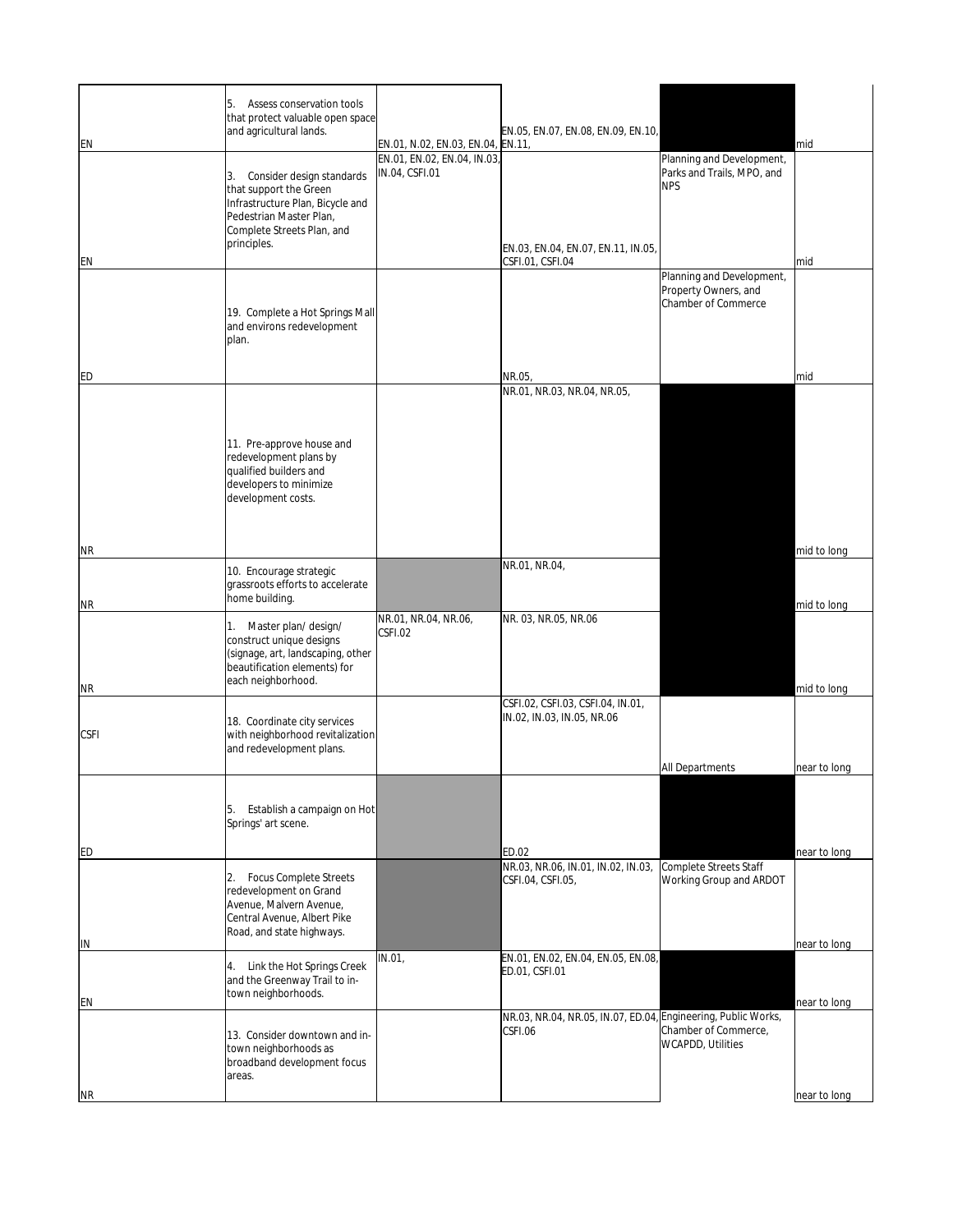|             |                                   |        | EN.04, EN.07, EN.08, NR.02,        |                             | near to long |
|-------------|-----------------------------------|--------|------------------------------------|-----------------------------|--------------|
|             | 14. Develop bike lanes,           |        | NR.06, IN.01, IN.02, IN.04, IN.05, |                             |              |
|             |                                   |        | CSFI.02, CSFI.03, CSFI.04, CSFI.05 |                             |              |
|             | sidewalks, trails, greenways and  |        |                                    |                             |              |
|             | rail trails to enhance walking    |        |                                    |                             |              |
|             | and bicycling within              |        |                                    |                             |              |
|             | neighborhoods and across the      |        |                                    |                             |              |
|             | city.                             |        |                                    |                             |              |
|             |                                   |        |                                    |                             |              |
| <b>CSFI</b> |                                   |        |                                    |                             |              |
|             |                                   |        |                                    |                             |              |
|             |                                   |        |                                    |                             |              |
|             |                                   |        |                                    |                             |              |
|             |                                   |        |                                    |                             |              |
|             | Consider residential tree<br>7.   |        |                                    |                             |              |
|             | program.                          |        |                                    |                             |              |
|             |                                   |        |                                    |                             |              |
|             |                                   |        |                                    |                             |              |
|             |                                   |        |                                    | Urban Forestry and Planning |              |
| EN          |                                   | EN.03, | EN.11, CSFI.01,                    | and Development             | near to long |
|             |                                   |        |                                    |                             |              |
|             |                                   |        |                                    |                             |              |
|             |                                   |        |                                    |                             |              |
|             | Consider school tree<br>8.        |        |                                    |                             |              |
|             |                                   |        |                                    |                             |              |
|             | adoption program.                 |        |                                    |                             |              |
|             |                                   |        |                                    | Urban Forestry and Planning |              |
|             |                                   |        |                                    | and Development and HS      |              |
| EN          |                                   | EN.03, | EN.11, CSFI.01,                    | <b>School Districts</b>     | near to long |
|             |                                   |        | IN.04, CSFI.05, CSFI.06            |                             |              |
|             |                                   |        |                                    |                             |              |
|             |                                   |        |                                    |                             |              |
|             |                                   |        |                                    |                             |              |
|             | 17. Create an Asset               |        |                                    |                             |              |
|             | Development Plan for tourist      |        |                                    |                             |              |
|             | and local amenities.              |        |                                    |                             |              |
|             |                                   |        |                                    |                             |              |
|             |                                   |        |                                    |                             |              |
|             |                                   |        |                                    |                             |              |
| ED          |                                   |        |                                    |                             | near to mid  |
|             |                                   |        |                                    |                             |              |
|             |                                   |        | NR.03, NR.04                       |                             |              |
|             | 11. Identify and map unique       |        |                                    |                             |              |
|             |                                   |        |                                    |                             |              |
|             | and distinct districts, such as   |        |                                    |                             |              |
|             | Park Avenue, Gateway,             |        |                                    |                             |              |
|             | Whittington Valley, Trident and   |        |                                    |                             |              |
|             | the Four Corners, to promote      |        |                                    |                             |              |
|             | their unique character to         |        |                                    |                             |              |
|             | celebrate the tapestry of         |        |                                    |                             |              |
|             | identifiable districts that serve |        |                                    |                             |              |
|             |                                   |        |                                    |                             |              |
|             | multiple markets.                 |        |                                    |                             |              |
| ED          |                                   |        |                                    |                             | near to mid  |
|             |                                   |        |                                    |                             |              |
|             |                                   |        | NR.01, NR.03, NR.04,               | Chamber of Commerce and     |              |
|             |                                   |        |                                    | GIS                         |              |
|             | 16. Map in-town                   |        |                                    |                             |              |
|             | neighborhoods' vacant land.       |        |                                    |                             |              |
|             |                                   |        |                                    |                             |              |
|             |                                   |        |                                    |                             |              |
| ED          |                                   |        |                                    |                             | near to mid  |
|             |                                   |        |                                    | Chamber of Commerce and     |              |
|             |                                   |        |                                    | <b>HS School Districts</b>  |              |
|             | 9. Coordinate workforce           |        |                                    |                             |              |
|             | development efforts with Hot      |        |                                    |                             |              |
|             | Springs School District and       |        |                                    |                             |              |
|             | regional institutions of higher   |        |                                    |                             |              |
|             | learning.                         |        |                                    |                             |              |
|             |                                   |        |                                    |                             |              |
| ED          |                                   |        | ED.03                              |                             | near to mid  |
|             |                                   |        | ED.02, CSFI.01,                    |                             |              |
|             |                                   |        |                                    |                             |              |
|             |                                   |        |                                    |                             |              |
|             | Explore Arts, Craft, and<br>6.    |        |                                    |                             |              |
|             | Maker regulatory options          |        |                                    |                             |              |
|             |                                   |        |                                    |                             |              |
|             |                                   |        |                                    |                             |              |
| ED          |                                   |        |                                    |                             | near to mid  |
|             |                                   |        |                                    |                             |              |
|             |                                   |        |                                    |                             |              |
|             | 15. Complete a Quality of Life    |        |                                    |                             |              |
|             | study.                            |        |                                    |                             |              |
| ED          |                                   |        | NR.03                              |                             | near to mid  |
|             |                                   |        |                                    |                             |              |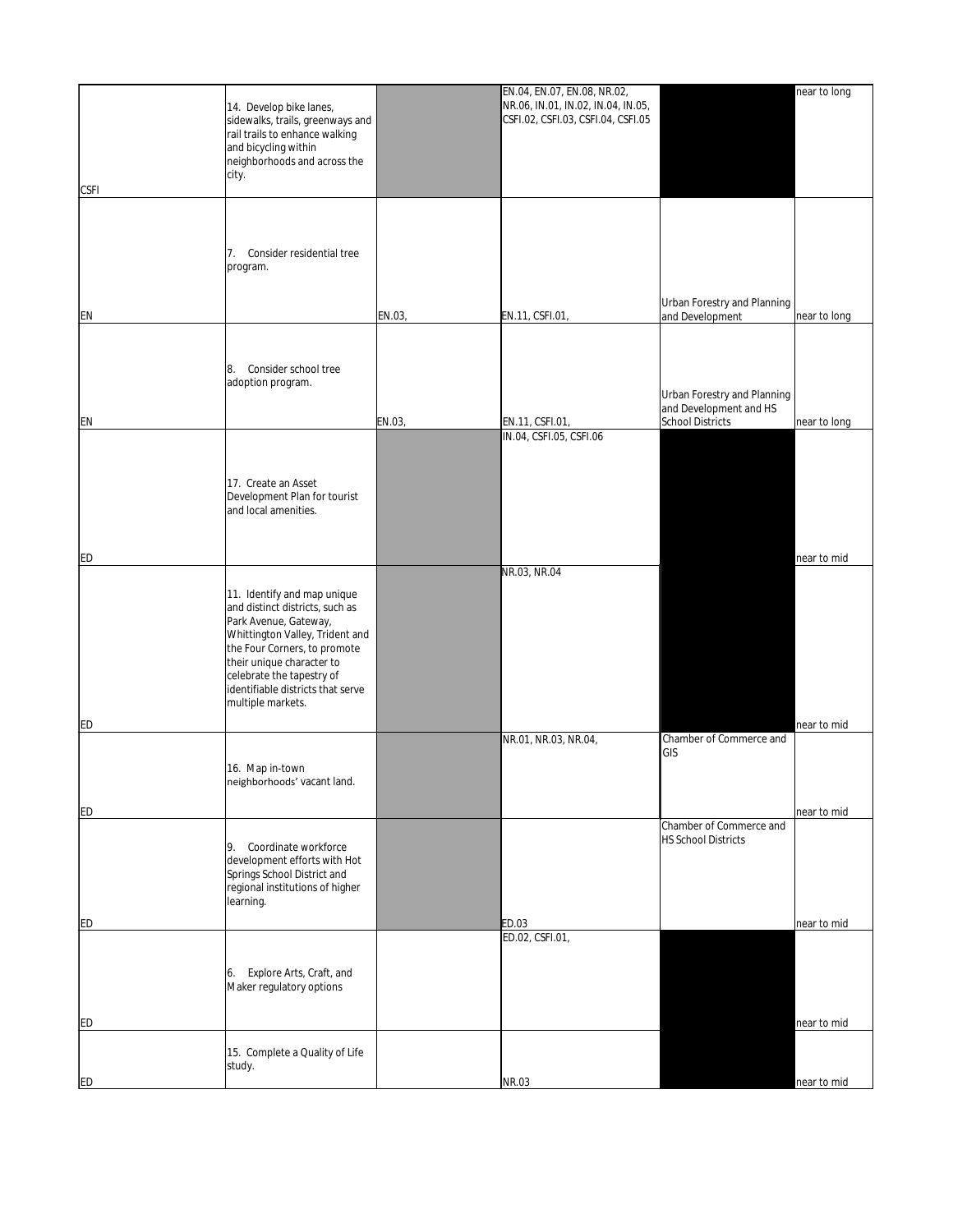|             |                                                                    |                      | IN.03, IN.06, NR.02, NR.07, ED.04, |                             | near to mid |
|-------------|--------------------------------------------------------------------|----------------------|------------------------------------|-----------------------------|-------------|
|             | 11. Create an access, services,                                    |                      | CSFI.04                            |                             |             |
|             | healthcare, and housing needs<br>assessment specific to older      |                      |                                    |                             |             |
|             | people.                                                            |                      |                                    |                             |             |
| <b>CSFI</b> |                                                                    |                      |                                    |                             |             |
|             |                                                                    |                      | NR.02, CSFI.01, CSFI.06            |                             |             |
|             |                                                                    |                      |                                    |                             |             |
|             | Consider aggregating food<br>7.                                    |                      |                                    |                             |             |
|             | truck locations.                                                   |                      |                                    |                             |             |
|             |                                                                    |                      |                                    |                             |             |
| <b>ED</b>   |                                                                    |                      |                                    |                             | near to mid |
|             |                                                                    |                      | EN.07, NR.03, NR.06, CSFI.01       |                             | near to mid |
|             |                                                                    |                      |                                    |                             |             |
|             |                                                                    |                      |                                    |                             |             |
|             |                                                                    |                      |                                    |                             |             |
|             | <b>Consider Form Based Codes</b><br>4.                             |                      |                                    |                             |             |
|             | and Performance Based Zoning                                       |                      |                                    |                             |             |
|             | for key areas.                                                     |                      |                                    |                             |             |
|             |                                                                    |                      |                                    |                             |             |
|             |                                                                    |                      |                                    |                             |             |
|             |                                                                    |                      |                                    |                             |             |
| <b>CSFI</b> |                                                                    |                      |                                    |                             |             |
|             |                                                                    |                      | NR.02, NR.03, NR.05                |                             | near to mid |
|             |                                                                    |                      |                                    |                             |             |
|             | Develop Small Area Plans to<br>5.                                  |                      |                                    |                             |             |
|             | clarify community vision.                                          |                      |                                    |                             |             |
| <b>CSFI</b> |                                                                    |                      |                                    |                             |             |
|             |                                                                    |                      |                                    |                             |             |
|             |                                                                    |                      |                                    |                             |             |
|             |                                                                    |                      |                                    |                             |             |
|             | 19. Reexamine historic district                                    |                      |                                    |                             |             |
|             | guidelines and boundaries.                                         |                      |                                    |                             |             |
|             |                                                                    |                      |                                    |                             |             |
|             |                                                                    |                      |                                    |                             |             |
| <b>CSFI</b> |                                                                    |                      | CSFI.01                            |                             | near to mid |
|             |                                                                    |                      | NR.03, NR.06, CSFI.01              |                             | near to mid |
|             | 2. Incorporate corridor, center,                                   |                      |                                    |                             |             |
|             | node, and neighborhood<br>performance criteria into Hot            |                      |                                    |                             |             |
|             | Springs Code.                                                      |                      |                                    |                             |             |
| <b>CSFI</b> |                                                                    |                      |                                    |                             |             |
|             | 5.<br>Include the needs of low-                                    |                      | NR.02, NR.03, IN.03                |                             |             |
|             | income, disabled, and older                                        |                      |                                    |                             |             |
|             | people for services, healthcare,                                   |                      |                                    |                             |             |
|             | shopping, and housing when                                         |                      |                                    |                             |             |
|             | considering transportation                                         |                      |                                    |                             |             |
| IN          | investments.                                                       |                      |                                    |                             | near to mid |
|             |                                                                    | EN.01, EN.02, EN.04, | EN.07, EN.11, CSFI.01              |                             | near to mid |
|             | 2. Map and publish in GIS                                          | CSFI.01              |                                    |                             |             |
|             | areas of steep slopes (> 35%,<br>flood plains, riparian areas, key |                      |                                    |                             |             |
|             | habitat areas, significant                                         |                      |                                    |                             |             |
|             | landscapes, existing open                                          |                      |                                    |                             |             |
|             | spaces, and other sensitive                                        |                      |                                    |                             |             |
|             | environmental areas).                                              |                      |                                    | Planning and Development    |             |
| EN          |                                                                    |                      |                                    | and GIS                     |             |
|             |                                                                    |                      | NR.03, NR.04, NR.05,               | Planning and Development,   |             |
|             |                                                                    |                      |                                    | Chamber of Commerce,        |             |
|             | Explore Gap Funding for<br>5.                                      |                      |                                    | Financial Institutions, and |             |
|             | dilapidated buildings to support                                   |                      |                                    | CDBG                        |             |
|             | residential or business                                            |                      |                                    |                             |             |
|             | opportunities                                                      |                      |                                    |                             |             |
| <b>NR</b>   |                                                                    | NR.02, NR.04,        |                                    |                             | near to mid |
|             | Incentivize affordable artist<br>2.                                |                      | NR.03, ED.02                       |                             |             |
|             | workspaces near downtown or                                        |                      |                                    |                             |             |
|             | in-town neighborhoods,                                             |                      |                                    |                             |             |
|             | integrating a requirement for                                      |                      |                                    |                             |             |
|             | artists to perform or create art                                   |                      |                                    |                             |             |
|             | works for the community's                                          |                      |                                    |                             |             |
| ED          | benefit.                                                           |                      |                                    |                             | near to mid |